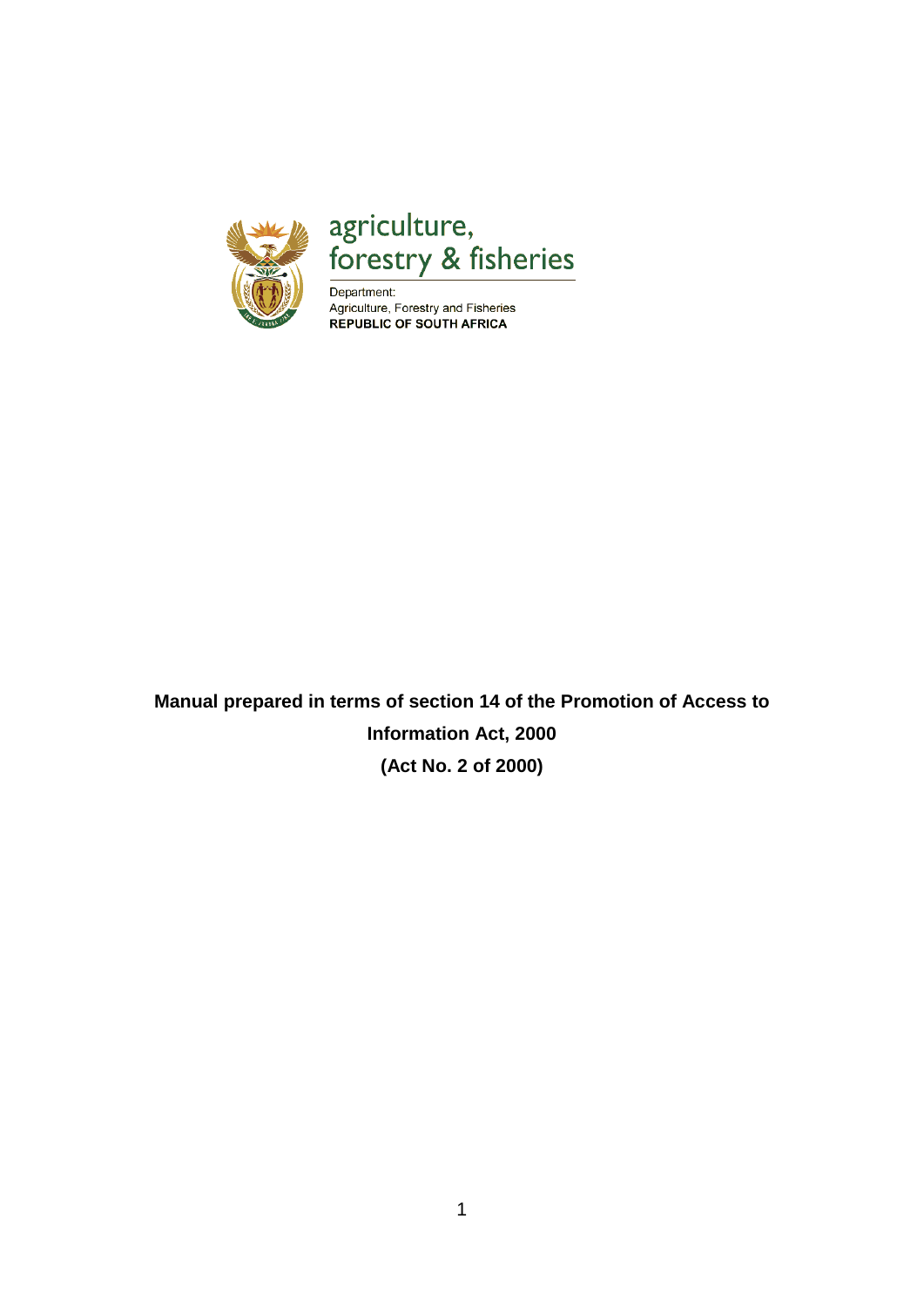| Compiled by: |  | Deputy Information Officer      |
|--------------|--|---------------------------------|
|              |  | <b>Chief Information Office</b> |
|              |  | Ms Priscilla Tsotso Sehoole     |
| Tel          |  | 012 319 6527                    |
| Fax          |  | 012 319 6161                    |
| E-mail       |  | SehoolePT@daff.gov.za           |
| Updated      |  | 15 July 2015                    |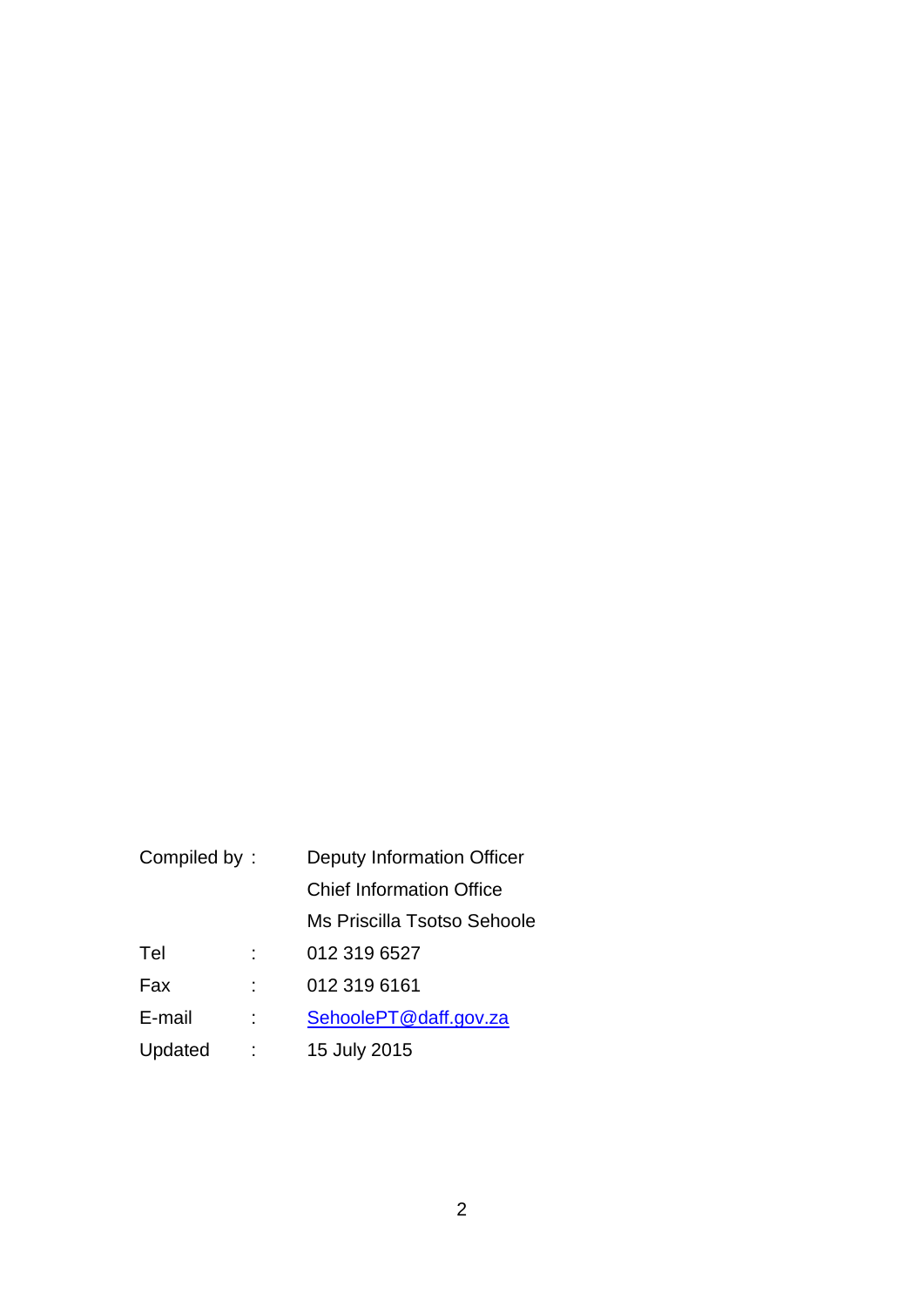#### **FOREWORD**

As we boldly emerge from the manacles of a segregationist government that conducted its business in sinister secrecy, our beloved country became a shining example of democracy, openness and fairness. The social victory achieved in 1994, was entrenched in the Bill of Rights—section 8 of the Constitution of the Republic of South Africa, 1996 (Act No. 108 of 1996).

Central to ensuring that our people will not be subjected to future secrecy and unfairness, the Promotion of Access to Information Act, 2000 (Act No. 2 of 2000) (PAIA) was assented to in February 2000. We proudly stand behind the PAIA as one of the most liberal freedoms of information legislations in the world.

Accordingly, the implementation of PAIA is overseen by the South African Human Rights Commission (SAHRC), a body that protects, promotes and monitors the observance of human rights in South Africa. The SAHRC stands for and ensures the upholding of human rights, dignity and equality. The commission's role in ensuring the implementation of PAIA is to monitor compliance, provide training and assist deputy information officers as well as members of the public to exercise their right to information.

The Department of Agriculture, Forestry and Fisheries is committed to the implementation of PAIA and has ensured that our new organisational structure has made provision for a dedicated office to implement PAIA. Our approach emphasizes the importance of participative democracy, constant flow of empowering information, while also ensuring that our communities, particularly those at grassroots, understand their role in upholding our democracy.

Section 32 of the Constitution of the Republic of South Africa stipulates that everyone has the right of access to any information held by the state and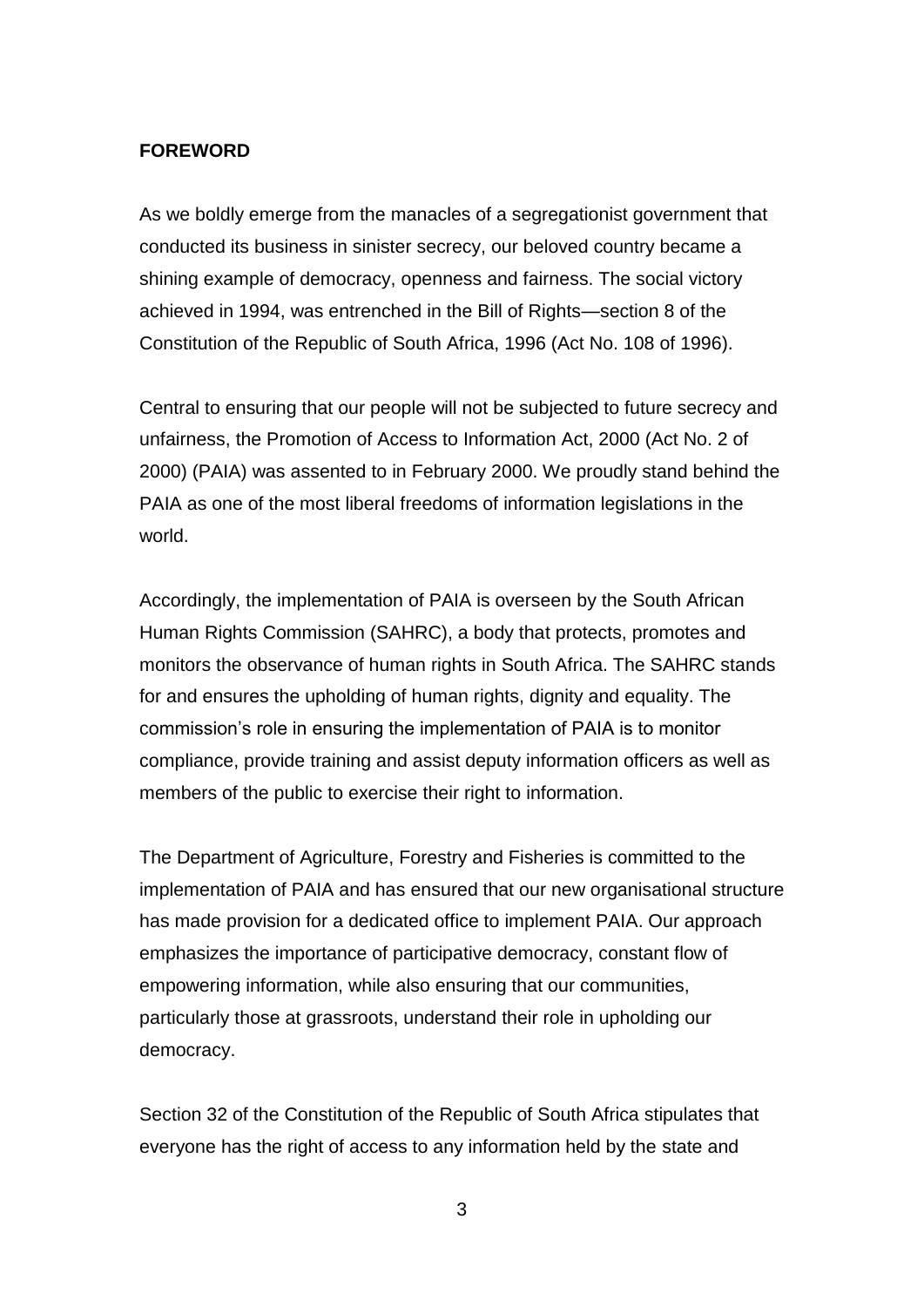provides for the horizontal application of the right of access by another person to everyone when that information is required for the exercise or protection of any rights.

To ensure access to information, the department has compiled this manual to assist our clients and stakeholders to access our services, records and information and by doing so we strive to uphold the principles of Batho Pele. This manual is a roadmap that encourages participative democracy.

We urge our clients, stakeholders and all people of the Republic of South Africa to utilize the procedures set out in this manual to access our records and ensure that we continuously deepen our democracy.

Democracy is a right, a responsibility and a duty! Working together, we must uphold this democracy and everything it stands for!

**(Mr) S Zokwana, MP Minister of Agriculture, Forestry and Fisheries**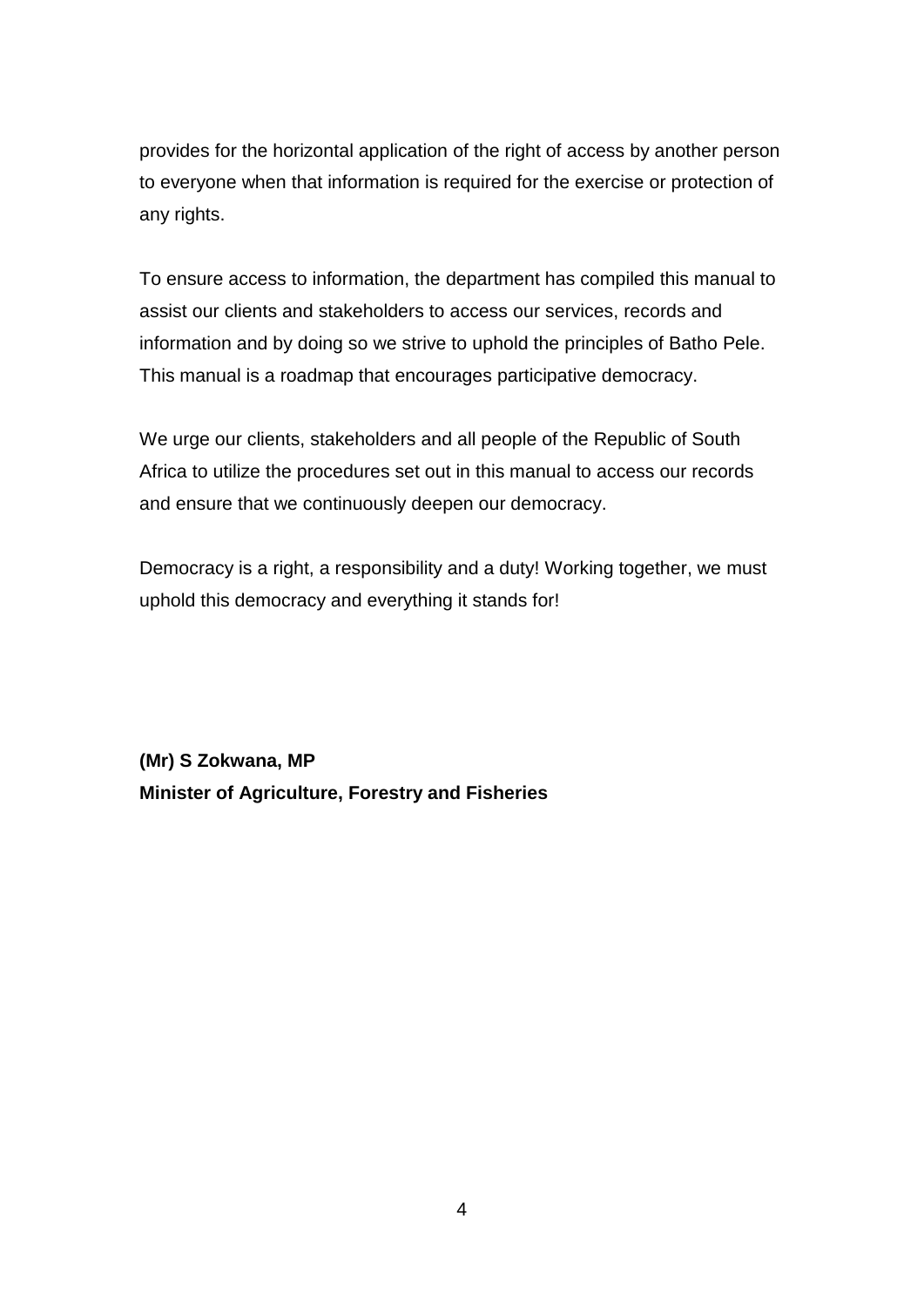## **ACRONYMS**

| CD            |    | <b>Chief Director</b>                                    |
|---------------|----|----------------------------------------------------------|
| <b>DAFF</b>   |    | Department of Agriculture, Forestry and Fisheries        |
| <b>DDG</b>    | t  | <b>Deputy Director General</b>                           |
| DG            |    | Director-General                                         |
| <b>DIO</b>    |    | <b>Deputy Information Officer</b>                        |
| <b>GADI</b>   | t  | Grootfontein Agricultural Development Institution        |
| <b>GPR</b>    |    | <b>General Published Reasons</b>                         |
| <b>HR</b>     |    | <b>Human Resources</b>                                   |
| IO            |    | <b>Information Officer</b>                               |
| <b>MOA</b>    | t  | Memorandum of Agreement                                  |
| <b>MOU</b>    | t  | Memorandum of Understanding                              |
| <b>MCS</b>    | t  | Monitoring, Control and Surveillance                     |
| <b>MLRA</b>   |    | Marine Living Resources Act, 1998 (Act 18 of 1998)       |
| <b>MLRF</b>   |    | <b>Marine Living Resources Fund</b>                      |
| <b>PAIA</b>   |    | Promotion of Access to Information Act, 2000 (Act No. 2) |
|               |    | of 2000)                                                 |
| <b>SAHRC</b>  | ÷, | South African Human Rights Commission                    |
| <b>SARS</b>   |    | South African Revenue Services                           |
| SG            |    | Strategic goal                                           |
| <b>SO</b>     |    | Strategic objective                                      |
| <b>SOP</b>    |    | <b>Standard Operating Procedures</b>                     |
| <b>TAC</b>    |    | Total allowance catch                                    |
| <b>TAE</b>    |    | Total allowance effort                                   |
| <b>WCMAPP</b> |    | Western Cape Marine Anti-Poaching Project                |
|               |    |                                                          |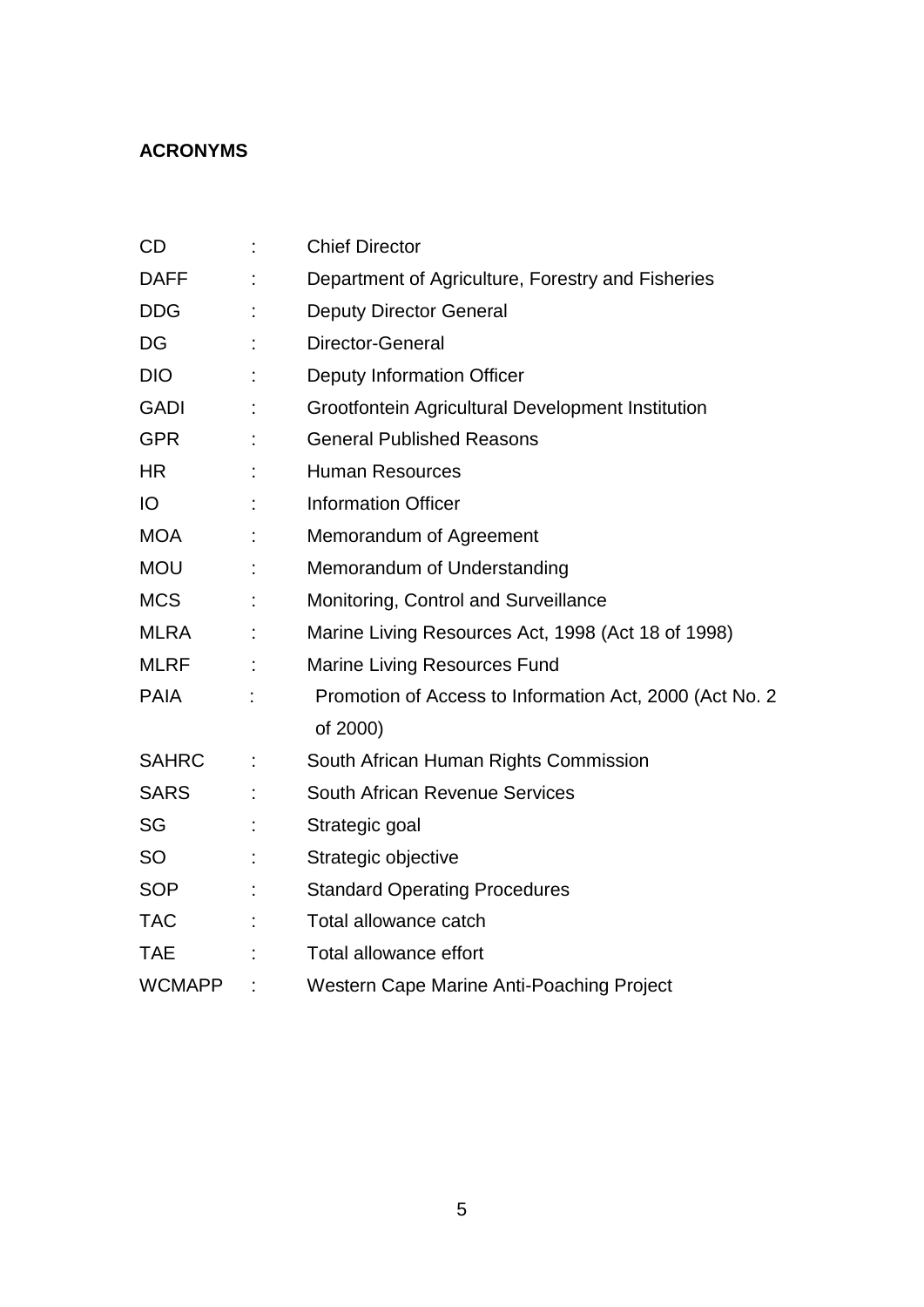## **DEFINITIONS**

| The department     | : Refers to the Department of Agriculture,<br><b>Forestry and Fisheries</b>                                                                                                    |
|--------------------|--------------------------------------------------------------------------------------------------------------------------------------------------------------------------------|
| Public body        | : Refers to a national, provincial and local<br>government department                                                                                                          |
|                    | Batho Pele Principles : Refers to principles such as consultation, service<br>standards, access, courtesy, information, openness<br>and transparency, redress, value for money |
| Requester          | : A person requesting information or access to a<br>record of the department, or a person requesting<br>information or records on behalf of someone else                       |
| Personal requester | : A person requesting a record containing<br>information about her/him.                                                                                                        |
| Fees               | Amounts payable:                                                                                                                                                               |
| Request fee        | Fee payable for processing the request (where<br>applicable)                                                                                                                   |
| Access fee         | : Fee payable for the information or record prepared<br>as requested                                                                                                           |
| Appeal fee         | : Fee payable for the processing of the appeal                                                                                                                                 |
| Record             | Can be a document, data or information held by the<br>department.                                                                                                              |
| Third party        | : A person or legal entity other than a personal<br>requester or the department that holds the record.                                                                         |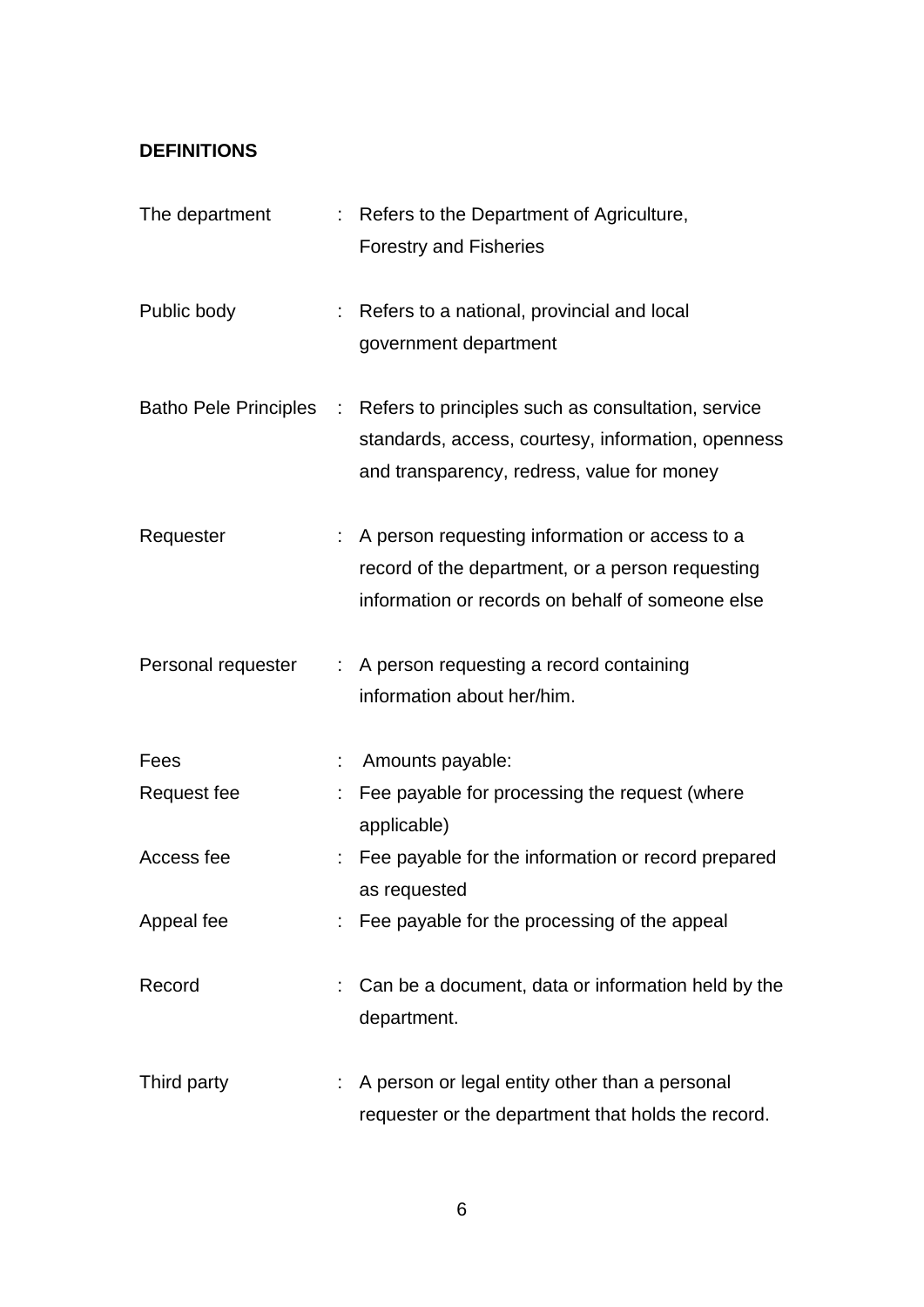| Appellant           | : A person or legal entity appealing against the decision of<br>the DIO.                                                                                                                                                |
|---------------------|-------------------------------------------------------------------------------------------------------------------------------------------------------------------------------------------------------------------------|
| Court               | : Means the Constitutional Court acting in terms of section<br>167 (6) (a) of the Constitution of the Republic of South<br>Africa, 1996 or a High Court or another court of similar<br>status, or a Magistrate's Court. |
| Guide               | : Means the document or book produced by the South<br>African Human Rights Commission for the purposes of<br>reasonably assisting a person who wishes to exercise any<br>right in terms of PAIA.                        |
| <i>Morking dove</i> | . Moone any other days other than Coturdays, Cundays or                                                                                                                                                                 |

Working days : Means any other days other than Saturdays, Sundays or public holidays.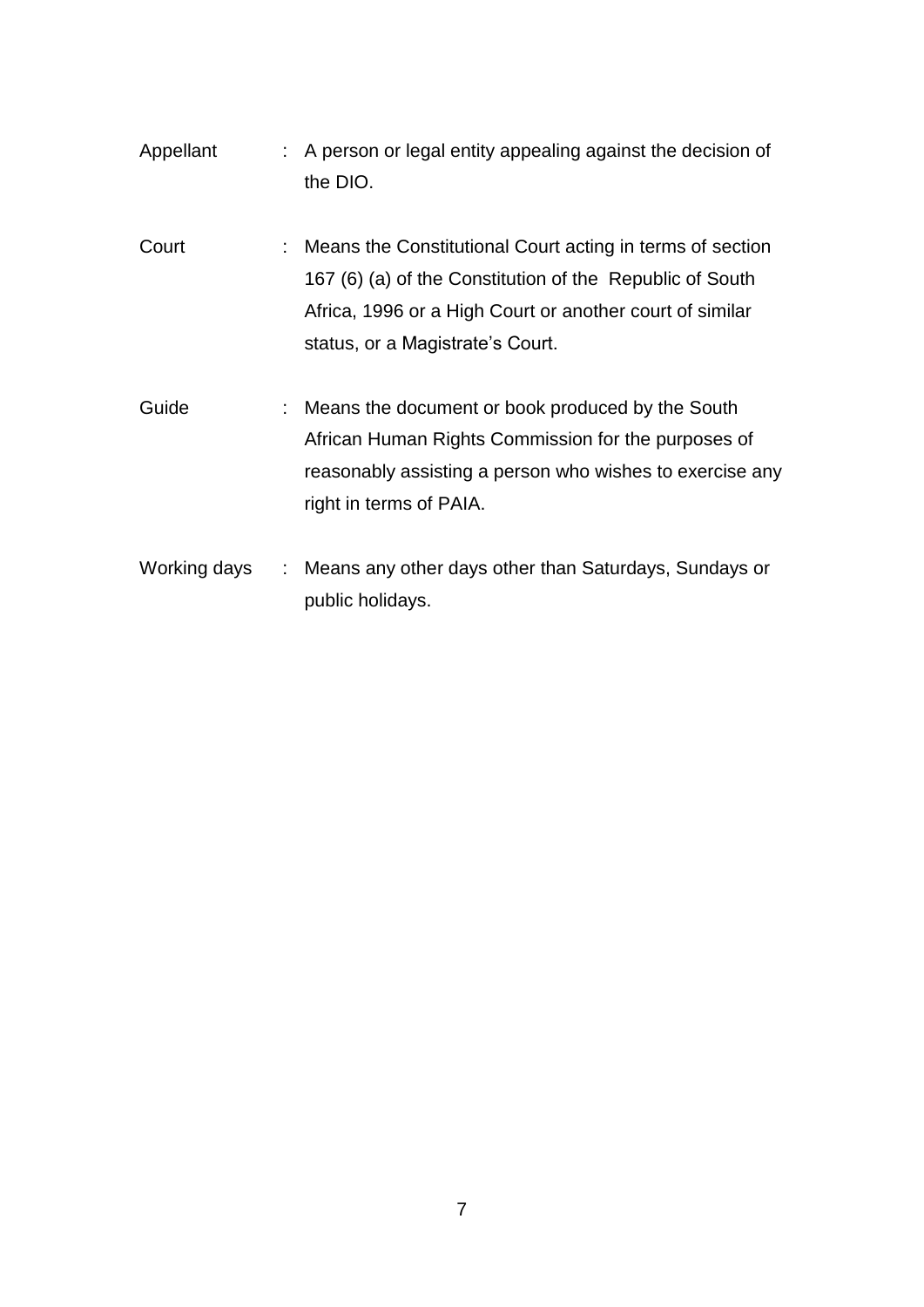## **Table of Contents**

| 1.  |                                                                         |
|-----|-------------------------------------------------------------------------|
| 2.  |                                                                         |
| 3.  | Contact Details of InformationOfficer and Deputy Information Officer of |
|     |                                                                         |
| 4.  | Functions and Structureaf DAFF (Section 14(1) (A) Of The Act)14         |
| 5.  | Description of Subjects on which the DAFF Holds Records (Section        |
|     |                                                                         |
| 6.  |                                                                         |
| 7.  | A Description of the Services available to Members of the Public from   |
|     |                                                                         |
| 8.  | A Description of Arrangements for Public Participation for the          |
|     | Formulation of Policy or to the Exercise or Performance of Dutiesby the |
|     |                                                                         |
| 9.  | A Description of all Remedies Available in Respect of an Act or Failure |
|     |                                                                         |
| 10. | Other Information as may be Prescribed by the Minister of Justice and   |
|     |                                                                         |
| 11. |                                                                         |
| 12. |                                                                         |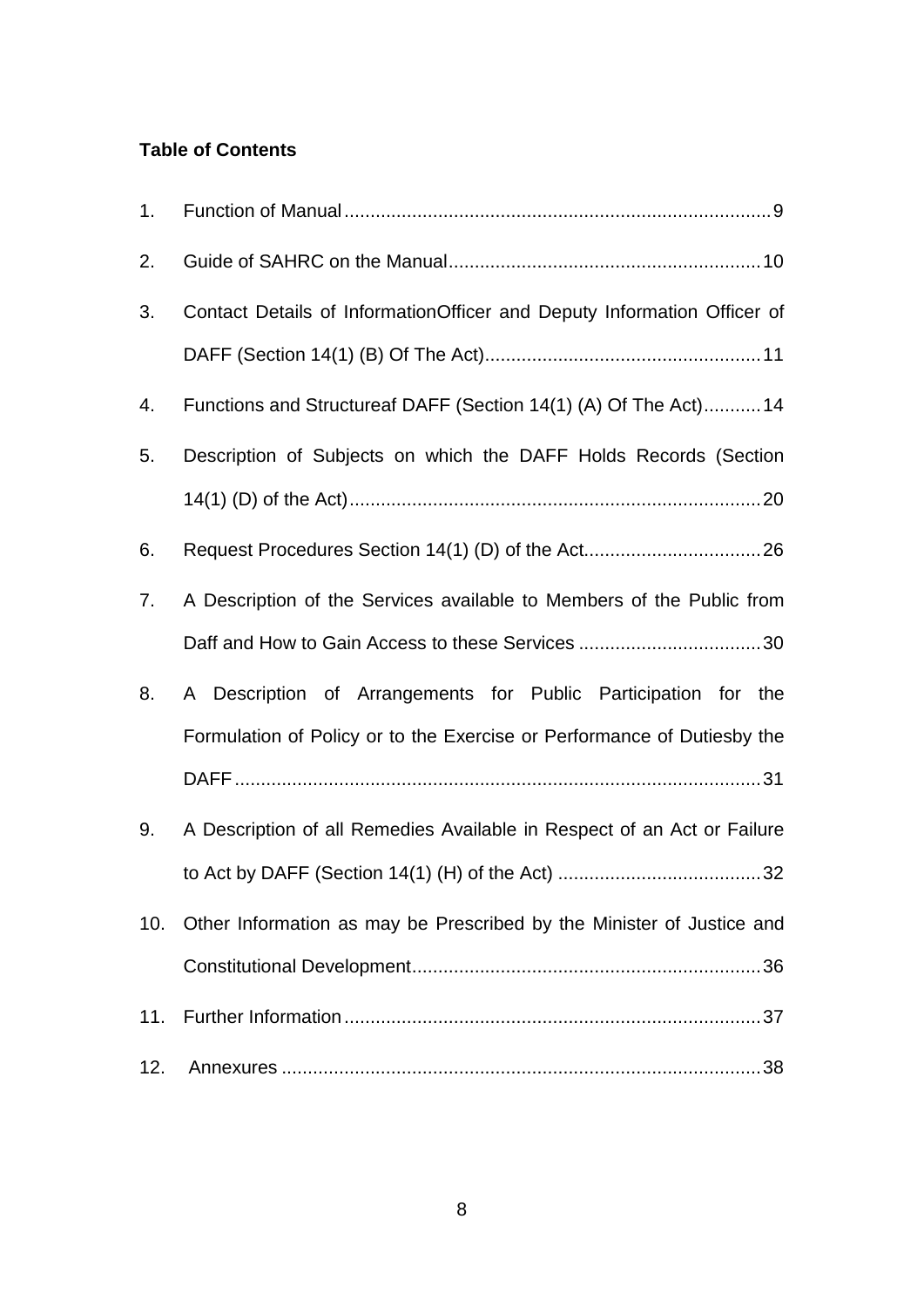### <span id="page-8-0"></span>**1. FUNCTION OF MANUAL**

The purpose of the Promotion of Access to Information Act, 2000 (Act No. 2 of 2000), hence referred to as PAIA, entails the following:

- Protect our constitutional right to access information,
- Promote transparency, accountability and effectiveness of government,
- Prescribe procedures and regulate access to information.

In terms of section 14 of PAIA, a public body must provide details of records held by such a body in order to facilitate requests for access to information.

The purpose of this manual is to outline the procedures to be followed in accessing information held by the Department of Agriculture, Forestry and Fisheries (DAFF), which is a public body as mentioned above, in accordance with the requirements of the PAIA.

The Manual also contains information on the addresses of the Accounting Officer (also referred to as the Information Officer) as well as the designated Deputy Information Officer, the branches of the DAFF as well as records kept by each branch.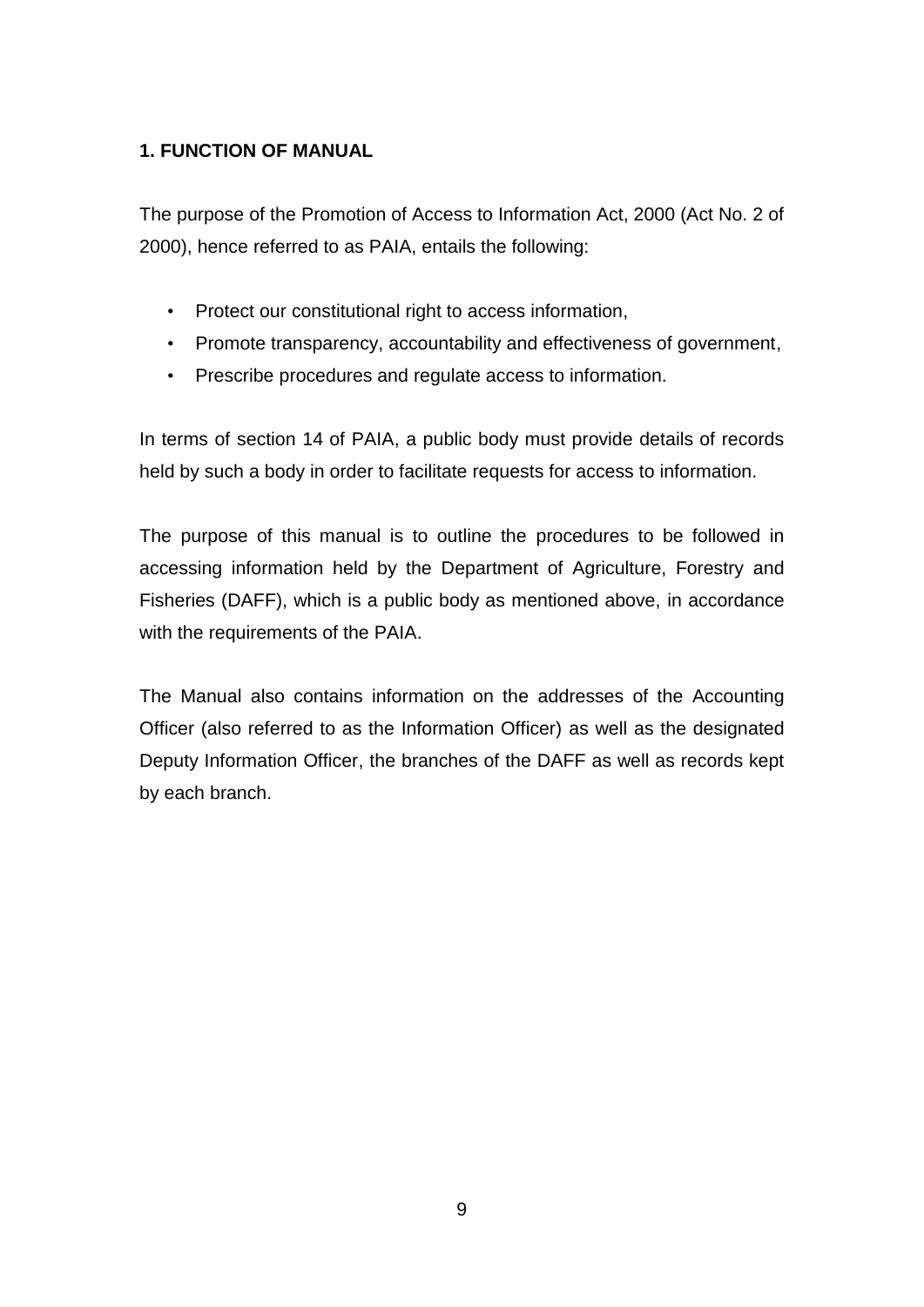### <span id="page-9-0"></span>**2. GUIDE OF SAHRC ON THE MANUAL**

The South African Human Rights Commission (SAHRC) has, in terms of section 10 of the PAIA, compiled a guide on the use of the PAIA. This guide is available in all official languages at various public information centers.

The guide is also available at the Offices of the Human Rights Commission at the following address:

The South African Human Rights Commission PAIA Unit The Research and Documentation Department

| Physical address: 33 Hoofd Street |                              |
|-----------------------------------|------------------------------|
|                                   | <b>Braampark Forum 3</b>     |
|                                   | <b>BRAAMFONTEIN, GAUTENG</b> |
|                                   | 2198                         |
|                                   |                              |

Postal address: Private Bag X2700 HOUGHTON 2041

| Telephone number: +27 11 877 3600 |                         |
|-----------------------------------|-------------------------|
| Fax number                        | $: +2714030625$         |
| Website                           | http://www.sahrc.org.za |
| E-mail address                    | PAIA@sahrc.org          |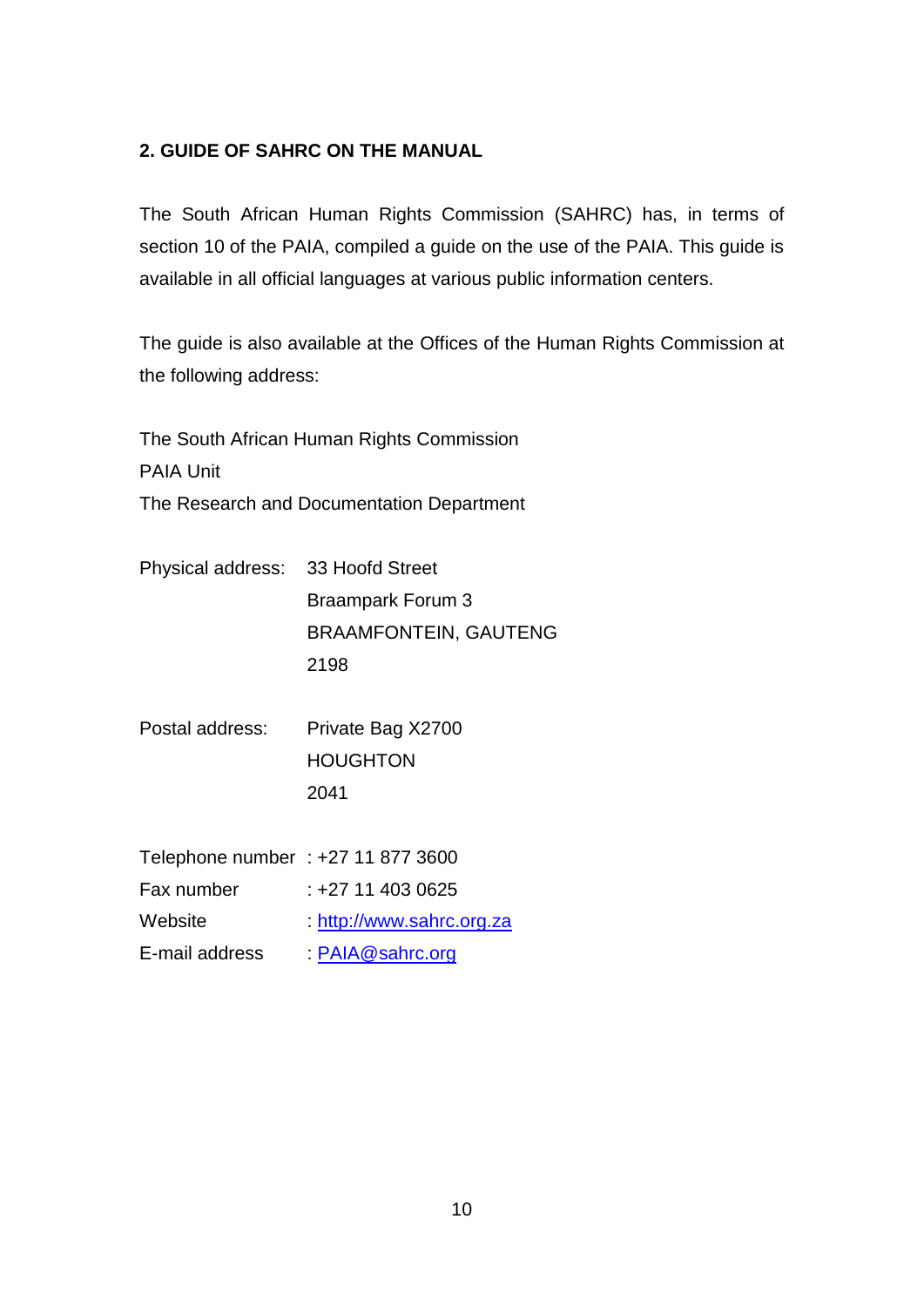# <span id="page-10-0"></span>**3. CONTACT DETAILS OF INFORMATION OFFICER AND DEPUTY INFORMATION OFFICER OF DAFF (SECTION 14(1) (b) OF THE ACT)**

Contact details of the Information Officer and Deputy Information Officer of the DAFF:

### **Information Officer**

Mr Mortimer Mannya Acting Director-General Department of Agriculture, Forestry and Fisheries Private Bag X250 Pretoria 0001

| $: (012)$ 319 7219 |
|--------------------|
| : (012) 325 7362   |
| : DG@daff.gov.za   |
|                    |

### **Deputy Information Officer**

Ms P.T Sehoole Chief Information Officer Department of Agriculture, Forestry and Fisheries Private Bag X250 Pretoria 0001

| Telephone | $: (012)$ 319 6527      |
|-----------|-------------------------|
| Fax       | $: (012)$ 319 6161      |
| E-mail    | : SehoolePT@daff.gov.za |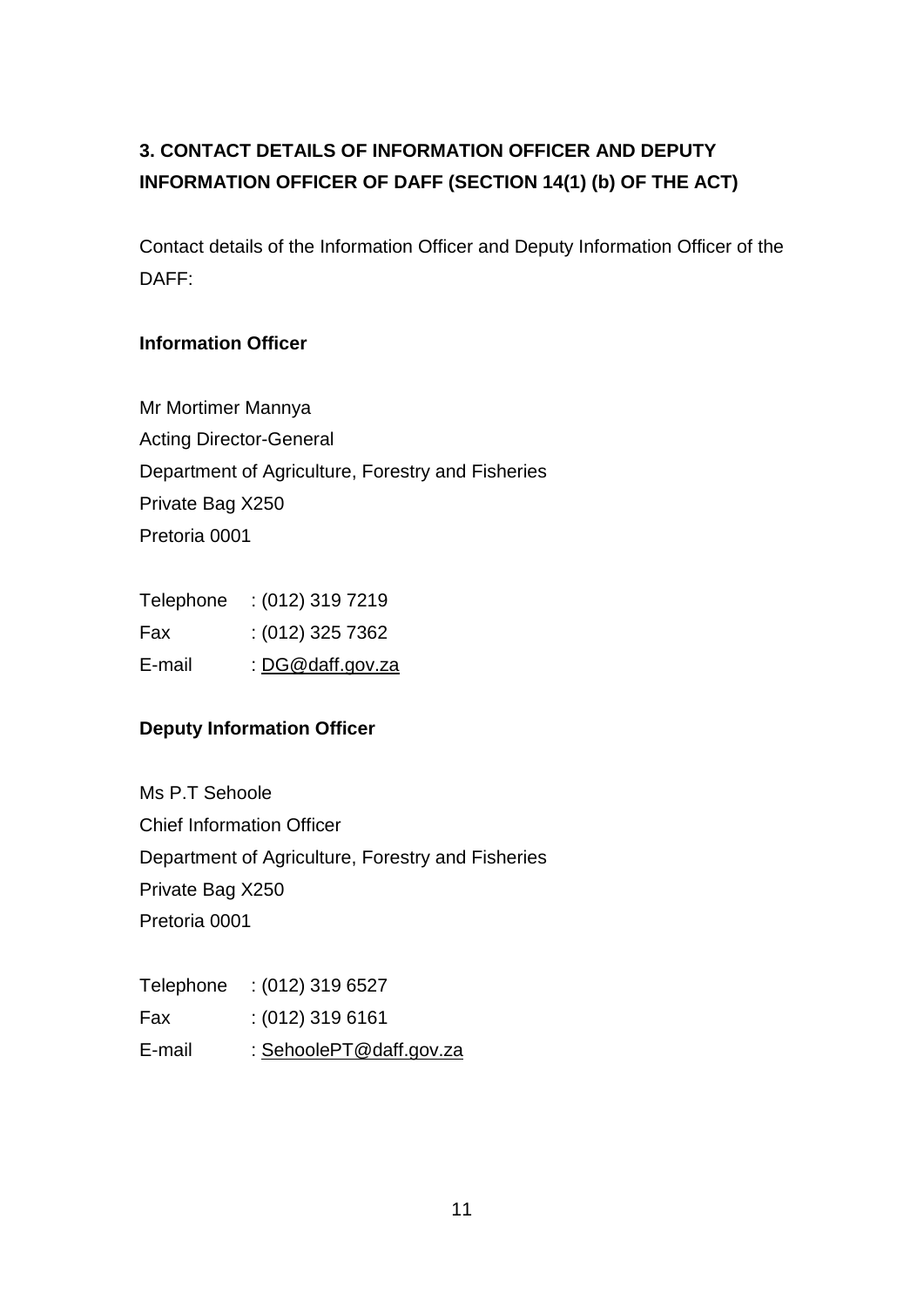#### **PAIA Implementers**

Ms Marion Van Rooyen Senior Administrative Officer Telephone : 012 319 6907 Fax : 012 319 7135 Email : [MarionVR@daff.gov.za](mailto:MarionVR@daff.gov.za)

Mr Msimelelo Mdledle Acting Deputy Director: Administration Telephone : 021 402 3422 Fax : 021 421 5051 Email : [MsimeleloM@daff.gov.za](mailto:MsimeleloM@daff.gov.za)

The functions of the Deputy Information Officer of the department are to ensure transparent, accountable, professional and efficient client services in managing requests for access to information as prescribed in the PAIA and to provide guidance relating to the accessibility of records kept by the DAFF in terms of the PAIA.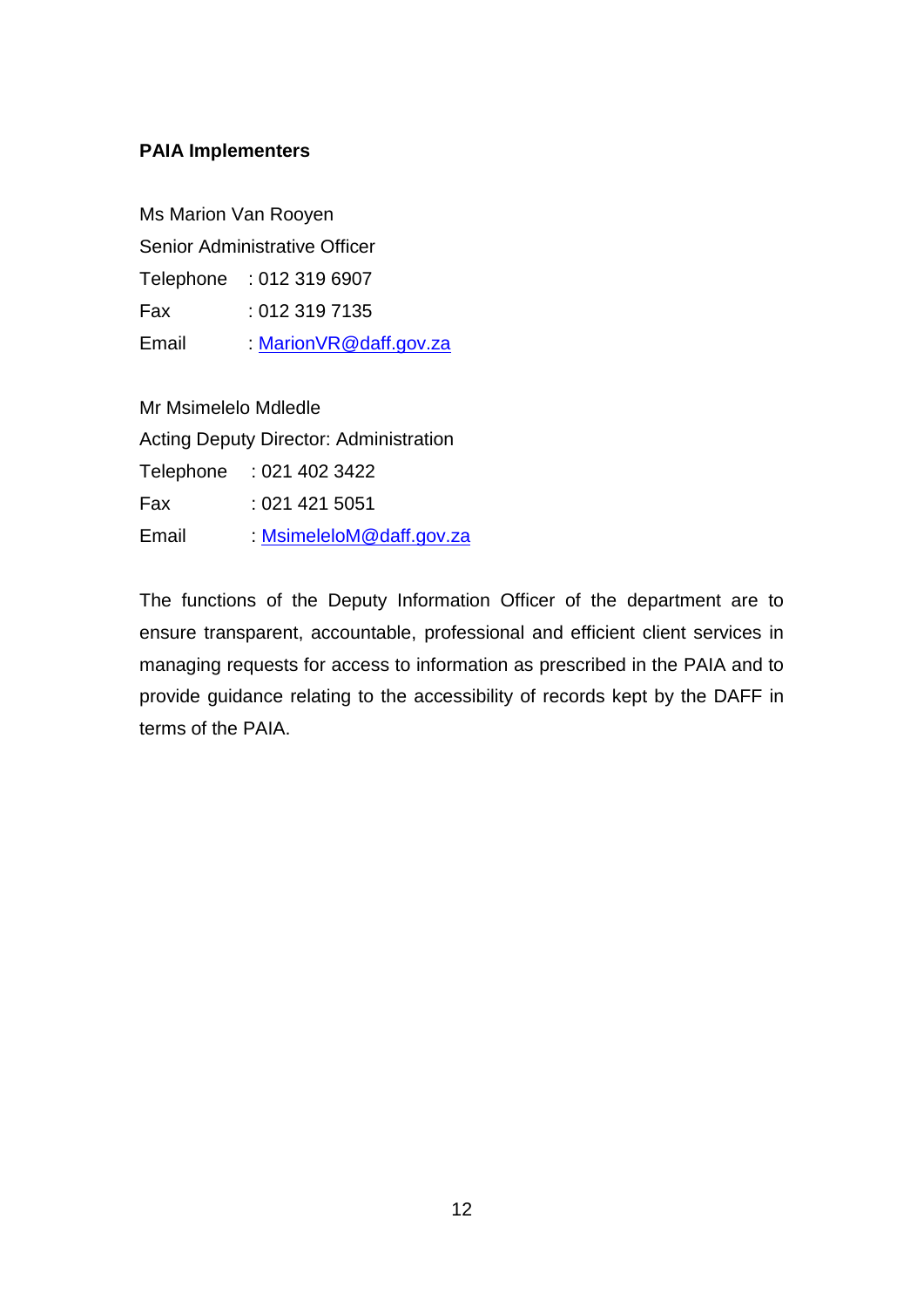#### **Manual and its availability:**

This manual is available in nine official languages in the following formats:

1) Website

The languages are as follows:

- o Afrikaans
- o English
- o IsiSwati
- o IsiXhosa
- o Sepedi
- o Sesotho
- o Setswana
- o TshiVenda
- o XiTsonga

Hardcopies of the booklets can be printed for the public at all DAFF offices as follows:

- National Office : Agriculture Place 20 Steve Biko Street Pretoria
- Fisheries Office : Foretrust House Martin Hammerschlag Way Foreshore Cape Town

The website of the Department of Agriculture, Forestry and Fisheries is [www.daff.gov.za](http://www.daff.gov.za/)

In addition, a hardcopy cab be printed and dispatched free of charge by request by a member of the public.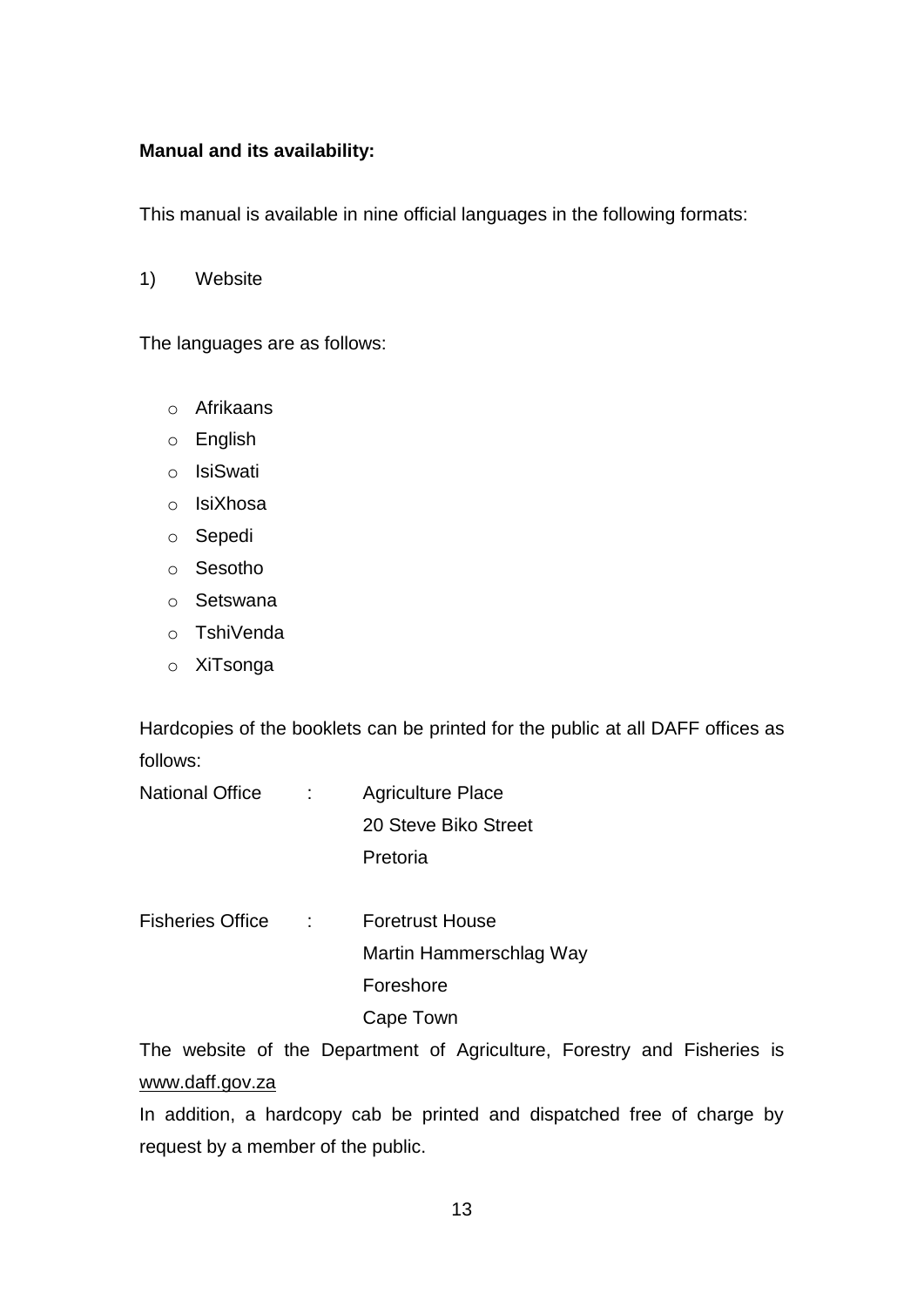# <span id="page-13-0"></span>**4. FUNCTIONS AND STRUCTURE OF DAFF (SECTION 14(1) (a) OF THE ACT)**

| <b>LEGAL</b>         | <b>VISION</b>        | <b>MISSION</b>        | <b>VALUES</b>            |
|----------------------|----------------------|-----------------------|--------------------------|
| <b>MANDATE</b>       |                      |                       |                          |
| DAFF's<br><b>The</b> | United and           | Advancing food        | Drive:                   |
| legal mandate        | transformed          | security, job         | Driven to deliver        |
| the<br>covers        | agriculture,         | creation, economic    | excellent service        |
| agriculture,         | forestry and         | growth and            | through                  |
| forestry<br>and      | fisheries sector     | transformation of     | <b>Attitude:</b>         |
| fisheries            | that ensures food    | the sector through    | Being an ambitious,      |
| chains:<br>value     | security for all and | innovative, inclusive | passionate, reliable and |
| from<br>inputs,      | economic             | and sustainable       | dedicated workforce      |
| production           | prosperity           | policies, legislation | <b>Fairness:</b>         |
| value<br>and         |                      | and programmes        | Acting with objectivity, |
| adding<br>to         |                      |                       | empathy, integrity and   |
| retailing.           |                      |                       | transparency             |
|                      |                      |                       | Focus:                   |
|                      |                      |                       | Focusing on people,      |
|                      |                      |                       | food security, job       |
|                      |                      |                       | creation, growth and     |
|                      |                      |                       | transformation           |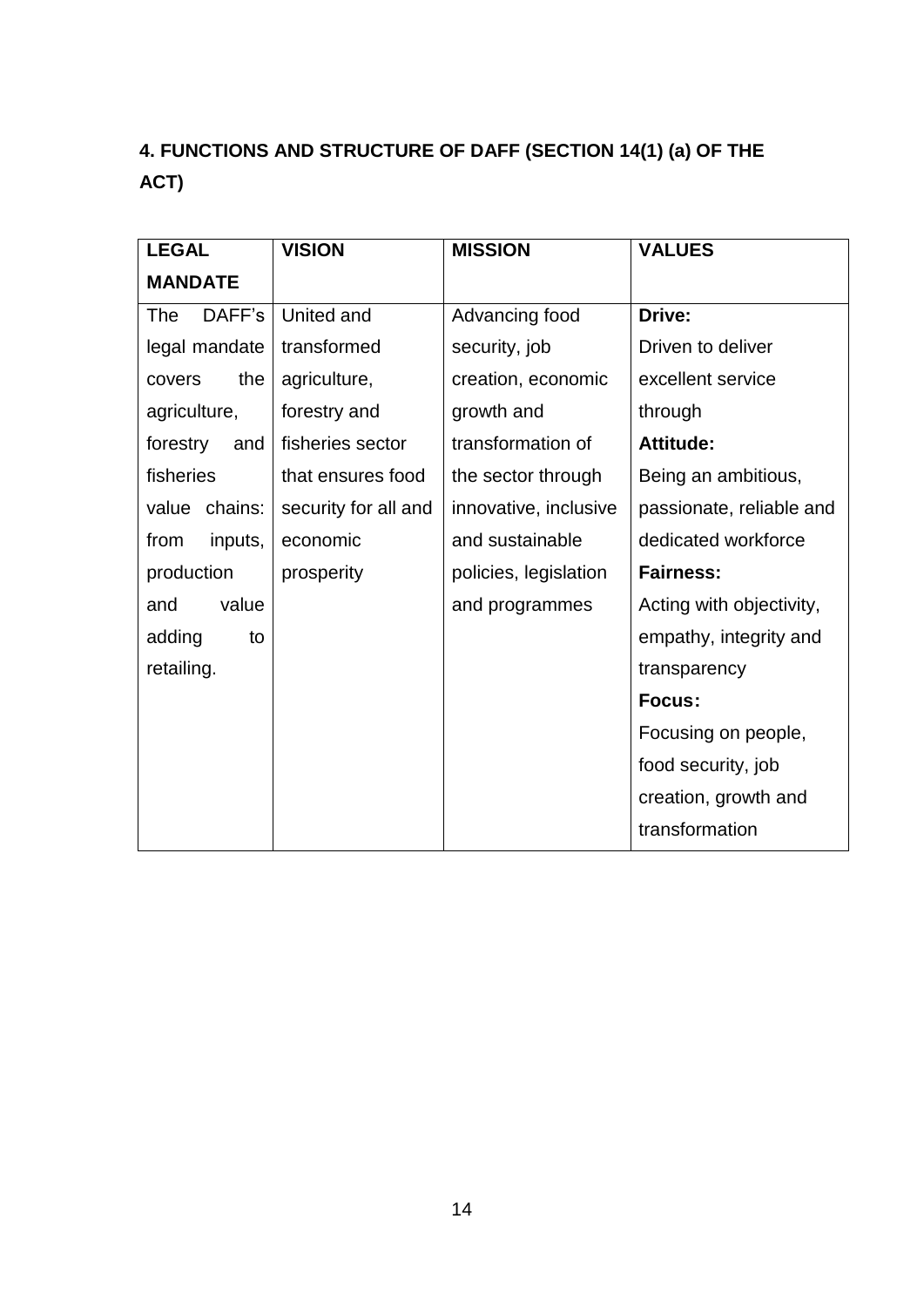# **ALIGNMENT OF GOVERNMENT KEY OUTCOMES TO DEPARTMENTAL GOALS**

| <b>Outcome</b>                     | <b>Strategic goal</b>               | <b>Programme</b> |
|------------------------------------|-------------------------------------|------------------|
| 12: An efficient, effective and    | <b>SG1:</b> Effective and efficient | 1                |
| development oriented public        | strategic leadership,               |                  |
| service and an empowered, fair     | governance and                      |                  |
| and inclusive citizenship          | administration                      |                  |
|                                    |                                     |                  |
| 4: Decent employment through       | <b>SG2: Enhance production,</b>     | 2,4, 5 and 6     |
| inclusive economic growth          | employment and                      |                  |
|                                    | economic growth in the              |                  |
|                                    | sector                              |                  |
|                                    |                                     |                  |
| 7: Vibrant, equitable, sustainable | <b>SG3: Enabling</b>                | 3,5 and 6        |
| rural communities contributing     | environment for food                |                  |
| towards food security for all      | security and sector                 |                  |
|                                    | transformation                      |                  |
|                                    |                                     |                  |
| <b>10: Protect and enhance our</b> | <b>SG4:</b> Sustainable use of      | $2,5$ and 6      |
| environmental assets and natural   | natural resources in the            |                  |
| resources                          | sector                              |                  |
|                                    |                                     |                  |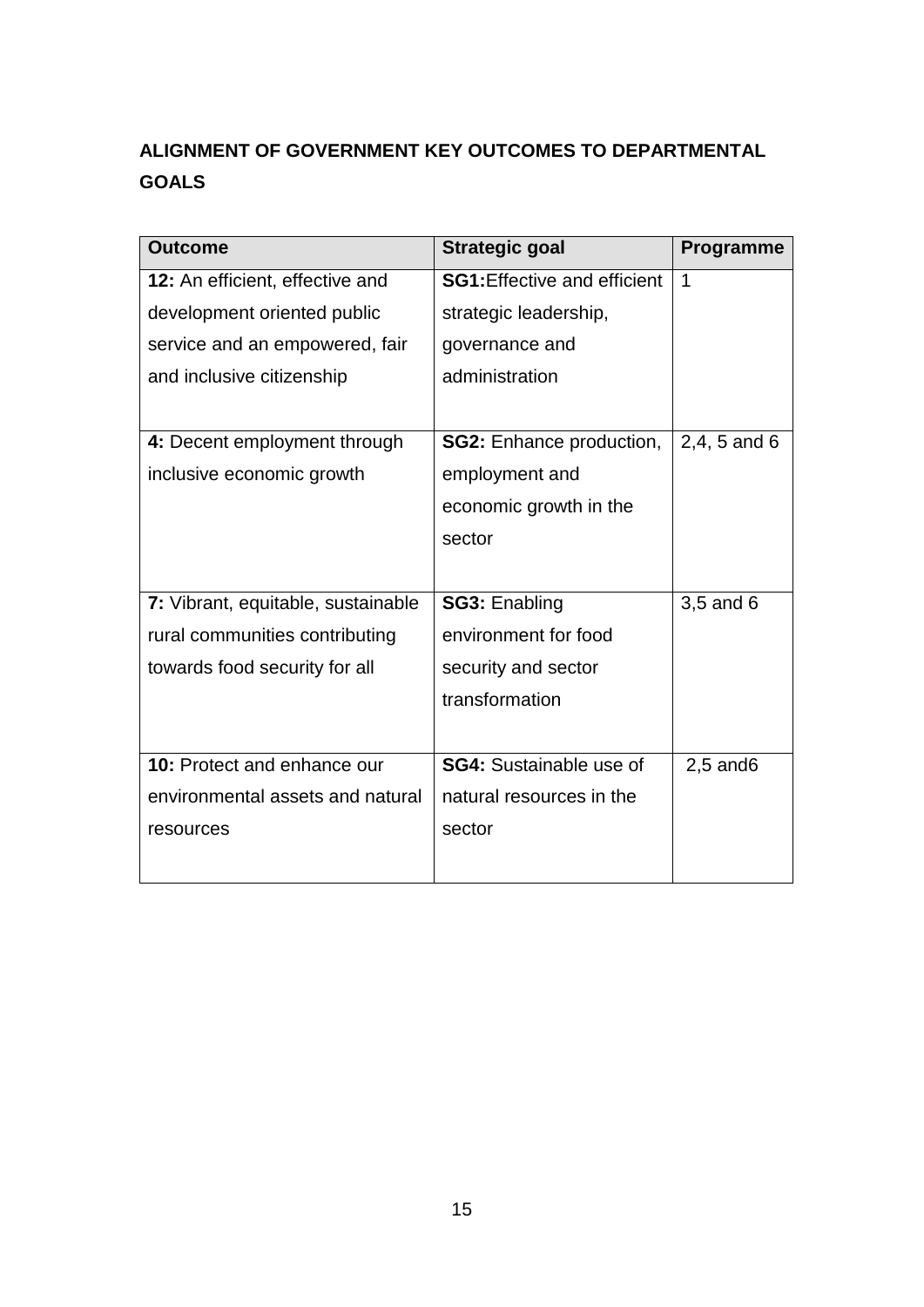## **STRATEGIC GOALS AND OBJECTIVES—OUTCOME ORIENTED GOALS OF THE INSTITUTION**

The DAFF's strategic goals and objectives are as follows:

| <b>Strategic goals</b>                | <b>Strategic objectives</b>                  |
|---------------------------------------|----------------------------------------------|
| <b>Strategic goal 1:</b>              | <b>Strategic objective 1.1</b>               |
| Effective and efficient strategic     | Ensure compliance with statutory             |
| leadership, governance and            | requirements and good governance practices   |
| administration                        | <b>Strategic objective 1.2</b>               |
|                                       | Strengthen the support, guidance and         |
| <b>Goal statement 1:</b>              | interrelation with stakeholders              |
| Provide leadership and administrative | <b>Strategic objective 1.3</b>               |
| support to achieve sector and         | Strengthen institutional mechanisms for      |
| organisational goals in accordance    | integrated policy, planning, monitoring and  |
| with prescribed frameworks            | evaluation in the sector                     |
| <b>Strategic goal 2:</b>              | <b>Strategic objective 2.1</b>               |
| Enhanced production, employment       | Ensure increased production and productivity |
| and economic growth in the sector     | in prioritised areas as well as value chains |
|                                       | <b>Strategic objective 2.2</b>               |
| <b>Goal statement 2:</b>              | Effective management of biosecurity and      |
| Ensure profitable and safe production | related sector risks                         |
| that contributes to increased market  | <b>Strategic objective 2.3</b>               |
| access                                | Ensure support for market access and         |
|                                       | processing of agriculture, forestry and      |
|                                       | fisheries products                           |
| <b>Strategic goal 3:</b>              | <b>Strategic objective 3.1</b>               |
| Enabling environment for food         | Lead and coordinate government food          |
| security and sector transformation    | security initiatives                         |
|                                       | <b>Strategic objective 3.2</b>               |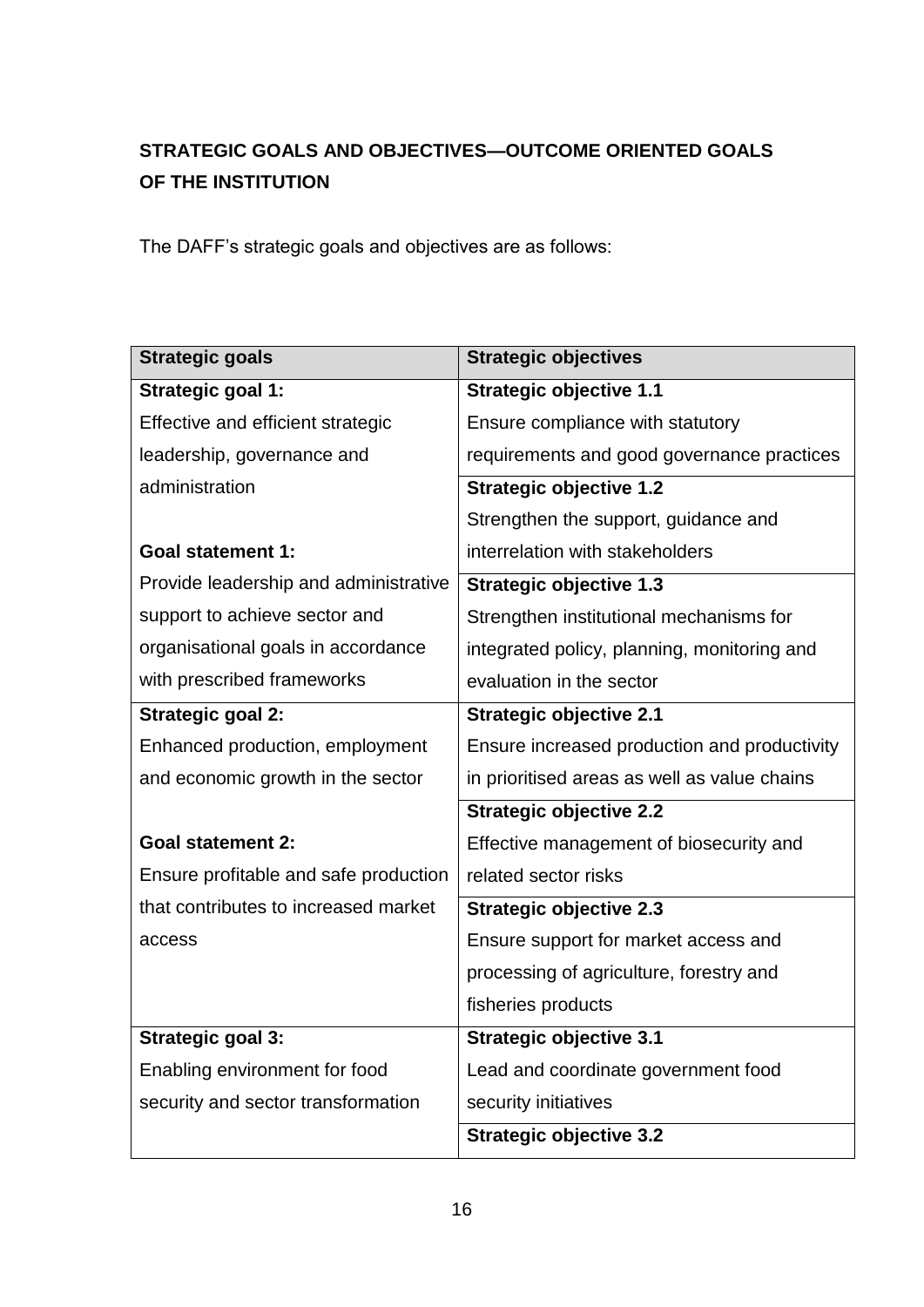| <b>Goal statement 3:</b>               | Enhance capacity for efficient delivery in the |
|----------------------------------------|------------------------------------------------|
| Lead and create an enabling            | sector                                         |
| environment for the transformation of  | <b>Strategic objective 3.3</b>                 |
| the sector and the effective           | Strengthen planning, implementation and        |
| implementation of government's         | monitoring of comprehensive support            |
| initiatives directed at food security, | programmes                                     |
| job creation and growth                |                                                |
| Strategic goal 4:                      | <b>Strategic objective 4.1</b>                 |
| Sustainable use of natural resources   | Ensure the conservation, protection,           |
| in the sector                          | rehabilitation and recovery of depleted and    |
|                                        | degraded natural resources                     |
| <b>Goal statement 4:</b>               | <b>Strategic objective 4.2</b>                 |
| Ensure sustainable use of natural      | Ensure adaption and mitigation to climate      |
| resources.                             | change through effective implementation of     |
|                                        | effective prescribed frameworks                |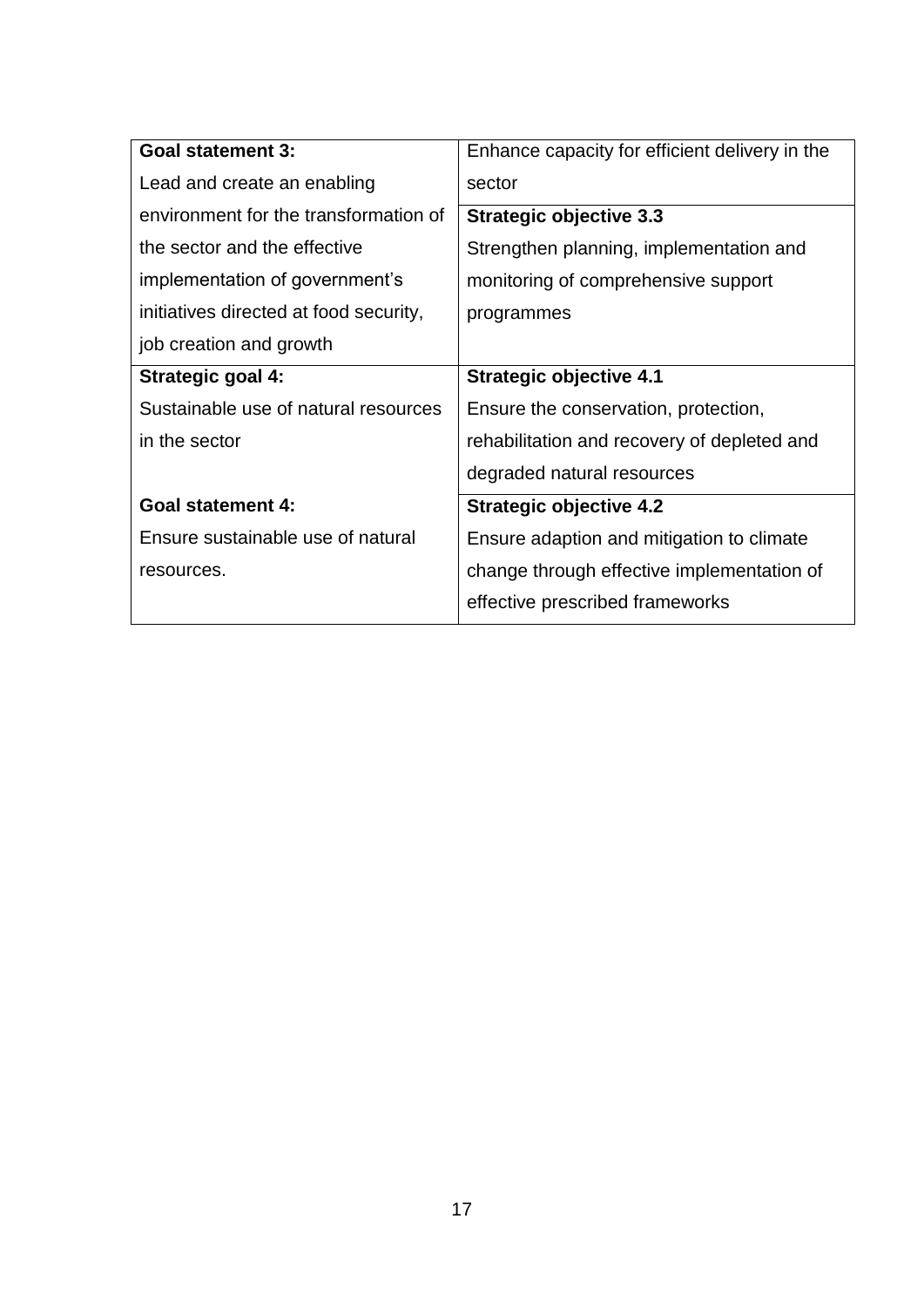

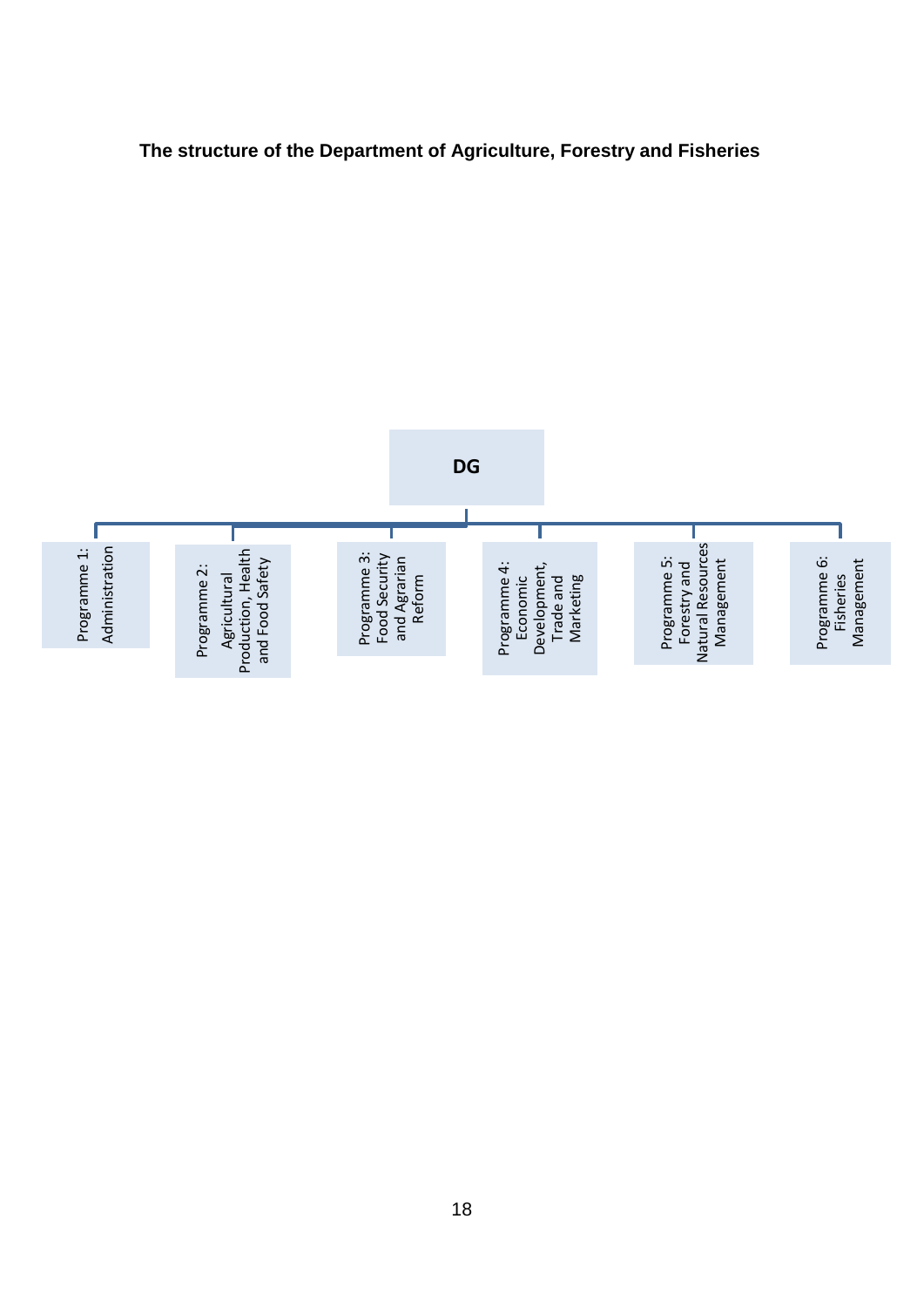| <b>Branch/Programme</b>            | Aim                                                    |
|------------------------------------|--------------------------------------------------------|
| 1. Administration                  | To provide strategic leadership, management            |
|                                    | and support services to the department. The            |
|                                    | programme comprises the Ministry; Office of            |
|                                    | the Director-General; Financial Administration;        |
|                                    | Internal Audit; Risk Management; Corporate             |
|                                    | Stakeholder<br>Services;<br>Relations.                 |
|                                    | Communication and Legal Services; and Policy           |
|                                    | Planning, Monitoring and Evaluation                    |
| 2. Agricultural Production, Health | value chain<br>integration, facilitate<br>Ensure       |
| and Food Safety                    | market access for sector products in support of        |
|                                    | economic<br>growth,<br>job<br>creation<br>and          |
|                                    | development                                            |
| 3. Food Security and Agrarian      | Facilitate and promote food security and               |
| Reform                             | agrarian reform programmes and initiatives             |
| 4. Economic<br>Development,        | Manage the risks associated with animal                |
| <b>Trade and Marketing</b>         | diseases, plant pests, genetically modified            |
|                                    | organisms and the registration of products             |
|                                    | used in food production to promote food safety         |
|                                    | an enabling environment<br>create<br>for<br>and        |
|                                    | increased and sustainable production                   |
| 5<br>Forestry<br>and               | Natural   Develop and facilitate the implementation of |
| <b>Resources Management</b>        | policies and targeted programmes to ensure             |
|                                    | management of forests, sustainable use and             |
|                                    | protection of land as well as managing food            |
|                                    | production risks and disasters                         |
| 6. Fisheries Management            | Provide overall management and leadership to           |
|                                    | marine<br>management, including<br>research,           |
|                                    | monitoring control and surveillance and ensure         |
|                                    | development and implementation<br>the<br>of            |
|                                    | sustainable marine resources                           |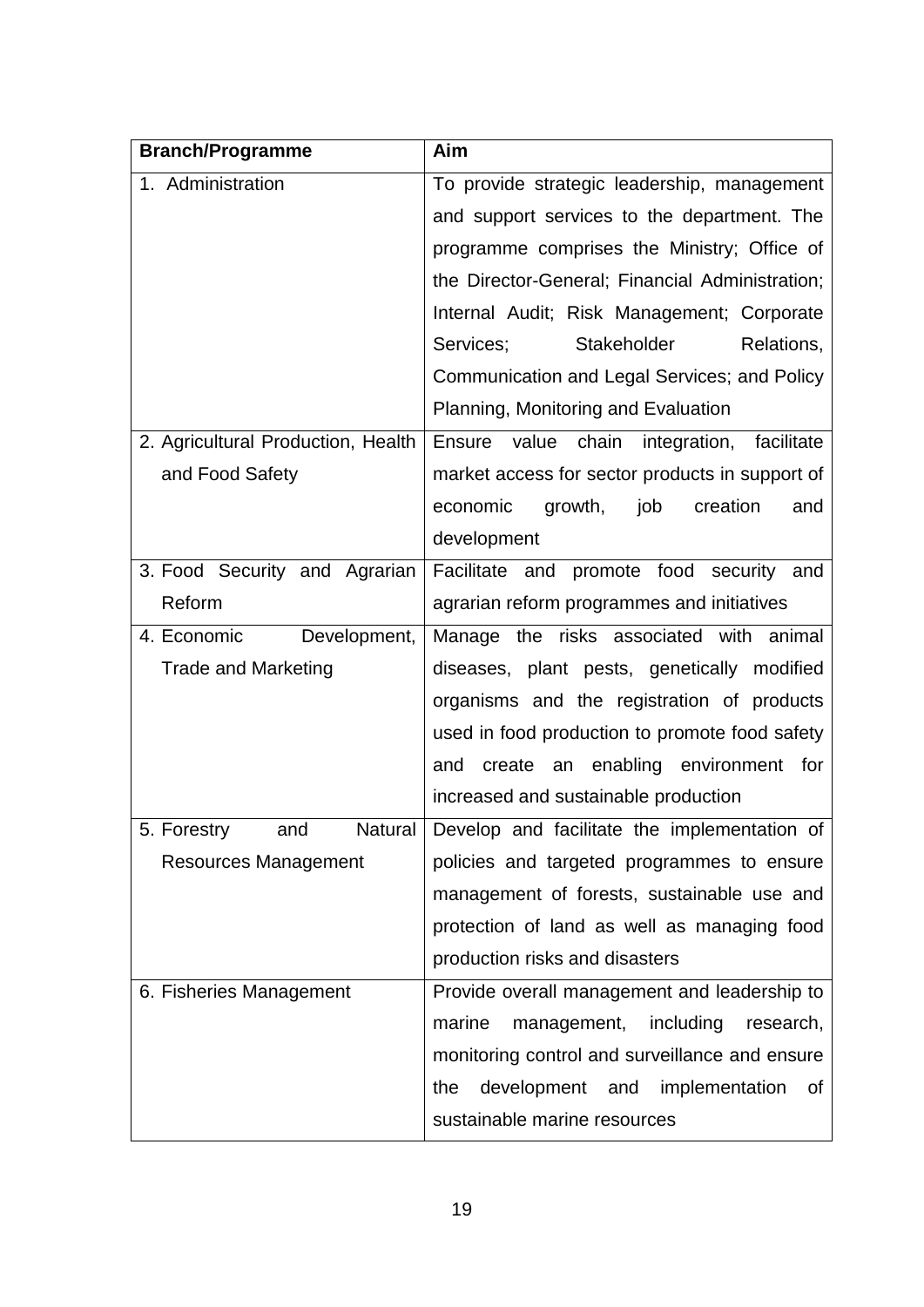## <span id="page-19-0"></span>**5. DESCRIPTION OF SUBJECTS ON WHICH THE DAFF HOLDS RECORDS (SECTION 14(1) (d) OF THE ACT)**

The records listed below are automatically available without having to request access in terms of the PAIA. The Deputy Information Officer and the DAFF Branches can be contacted to gain access to these records. In addition, in certain instances, these documents are available on the departmental website.

#### *Document subjects:*

- o Animal production
- o Annual reports: Department of Agriculture, Forestry and Fisheries
- o Chemical agents
- o Crops
- o Economics
- o Farming
- o Grazing and pasture management
- o Horticulture
- o Meat hygiene
- o Soil conservation
- o Crops
- o Entomology and nematology
- o Miscellaneous
- o Soils
- o Veld and pastures
- o Marine permit application forms and requirements
- o Aquaculture guidelines
- o Annual performance review booklet
- o Records of decision (Fishing rights allocation processes)
- o Summaries or general published reasons (GPR)
- o Registers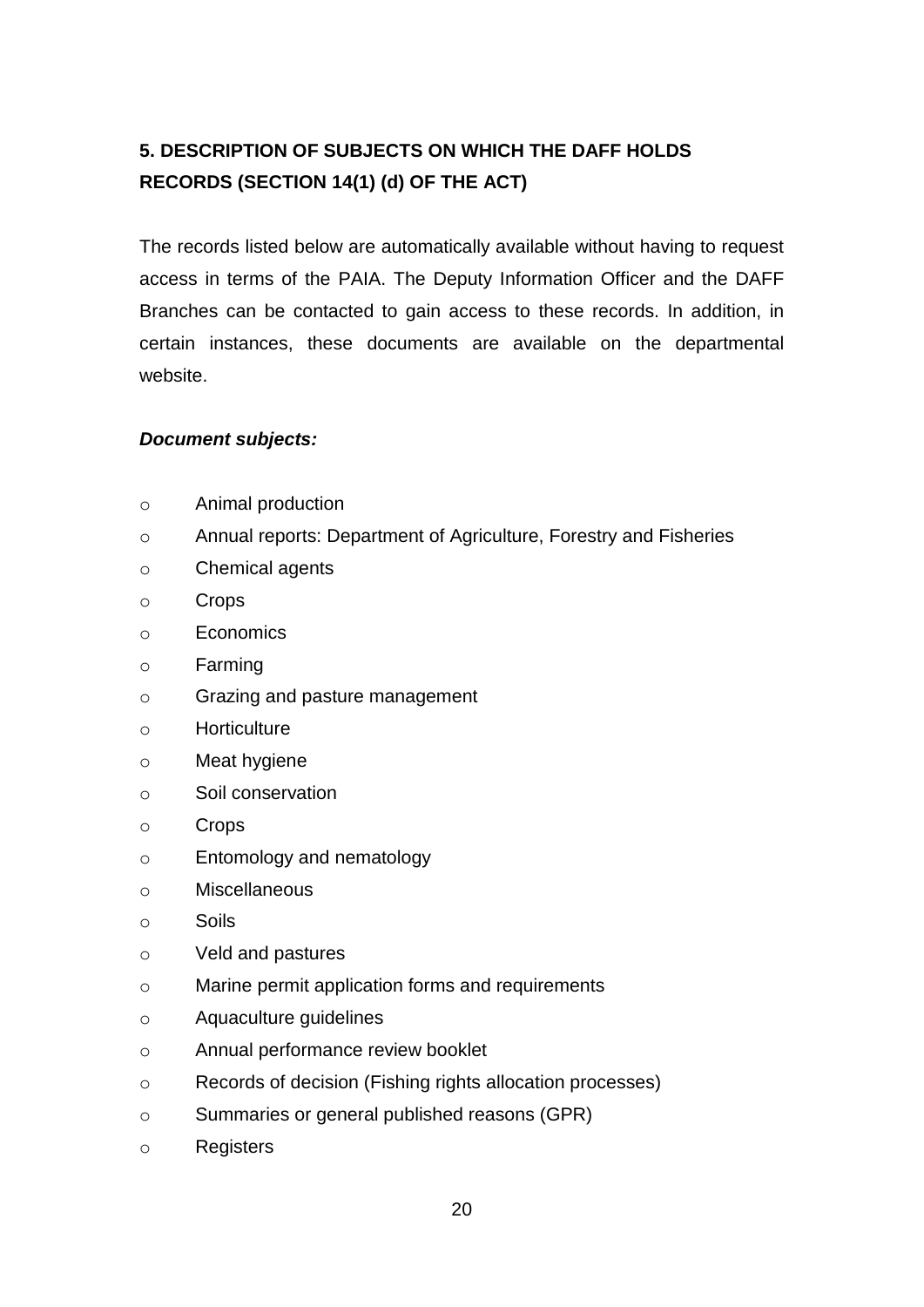- o Permit application forms and requirements
- o Permit conditions
- o Summaries of TAC and TAE per sector
- o Economic data
- o Scientific working group documents and reports that do not relate to the current year's TAC/TAE recommendation
- o Published scientific papers and reports

### **Periodicals**

- o The Departmental bi-monthly electronic newsletter, Daff@Home in which reports on interdepartmental activities and achievements are published
- o Trends in the agricultural sector
- o Statistics on fresh produce markets
- o AgriNews a monthly newsletter for external stakeholders
- o Marine Journal

### **Other**

- o Strategic plans
- o Recreational fishing brochure
- o State of South Africa's marine resources
- o Annual report of MLRF
- o Financial statements of the MLRF
- o Human resource data
- o MLRA and regulations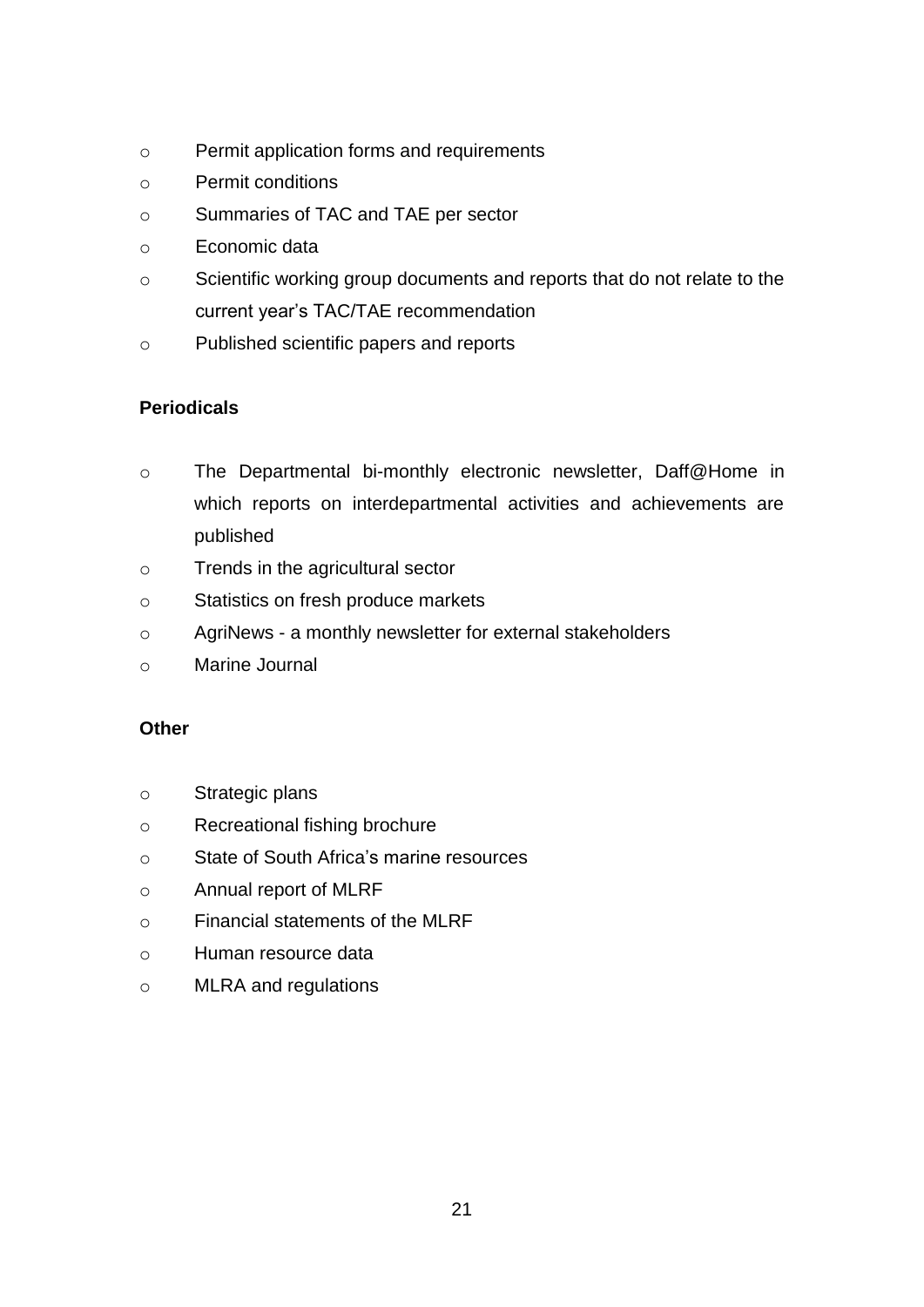## **5.1. Description of categories of records available on request in accordance with the PAIA**

The records listed below are available on request in terms of the PAIA. Requests for records should be forwarded to the Deputy Information Officers. Refer to annexure for applicable form and fees.

A description of the subjects on which the DAFF holds records and the categories of records held on each subject.

Hereunder follows a list of the main series of files held by the Department of Agriculture. The files are divided into two main categories, namely support services and line functions.

#### **Support functions**

- o Organisation and control
- o Human resources
- o Finance
- o Administration and governance
- o Security services
- o Health and safety
- o Information and communication technology
- o Education and training
- o Legal services
- o Composition functions and meetings of bodies
- o Reports returns and information
- o Corporate planning

#### **Line function branches**

o Agricultural information services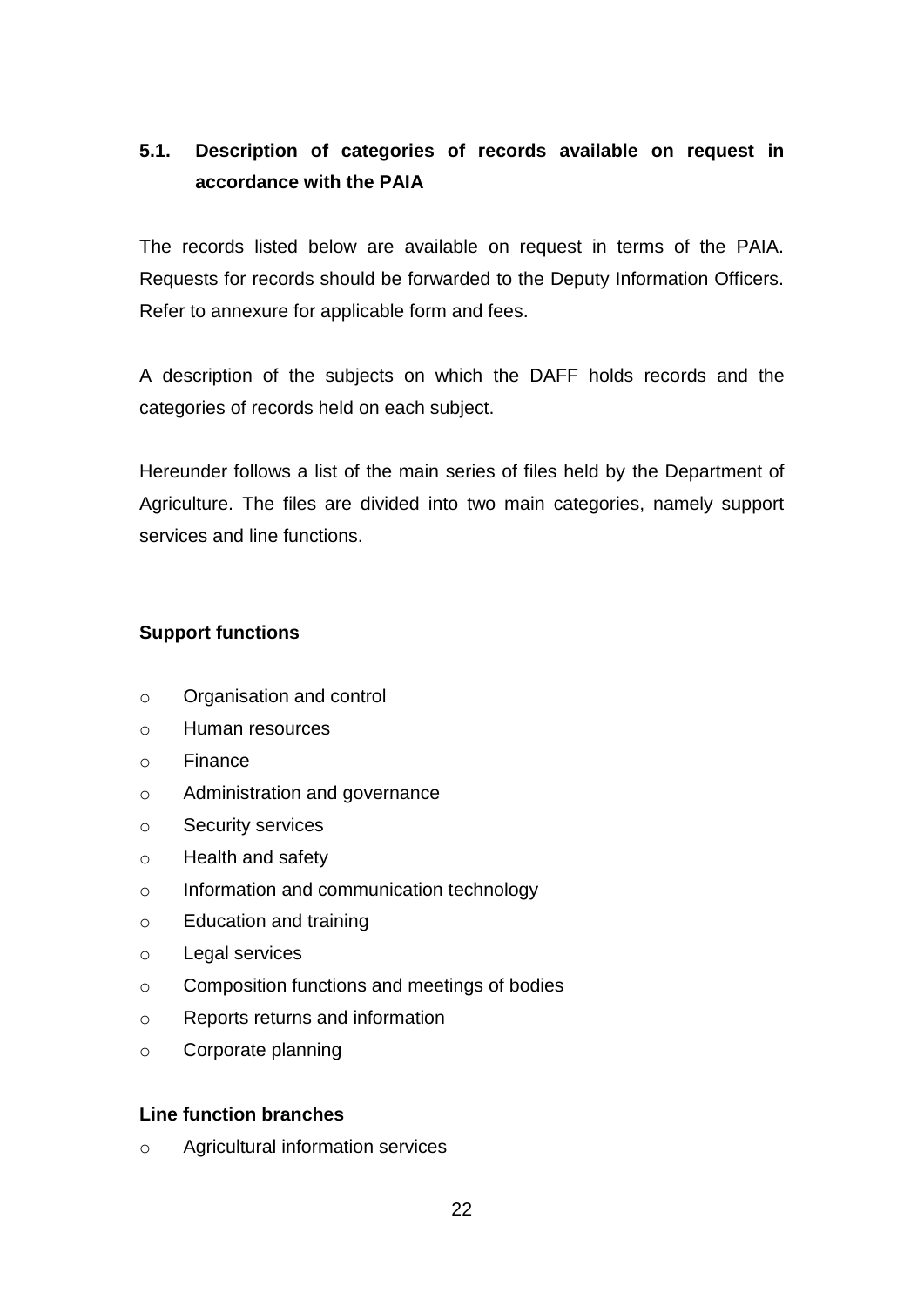- o Production and resource economics
- o Farmer settlement
- o Agricultural finance and co-operative development
- o International relations
- o Land use and soil management
- o Food security and quality assurance
- o Plant health
- o Marketing
- o Genetic resources
- o Animal health
- o Engineering services
- o Agricultural statistics
- o Director-General
- o International trade
- o Plant production systems
- o Business and entrepreneurial development
- o Agricultural risk and disaster management
- o Animal and aqua production systems
- o Programme planning
- o Research and technology development
- o Food security and rural development
- o Water use and irrigation development
- o Agricultural product inspection services (APIS)
- o Grootfontein (documents available at www.GADI.agric.za)
- o Biosafety
- o Permit conditions
- o Aquaculture bench-marking survey
- o Impact of rising feed ingredient prices on aqua feeds and aquaculture production
- o Cat fish feed handbook
- o Registers
- o Company files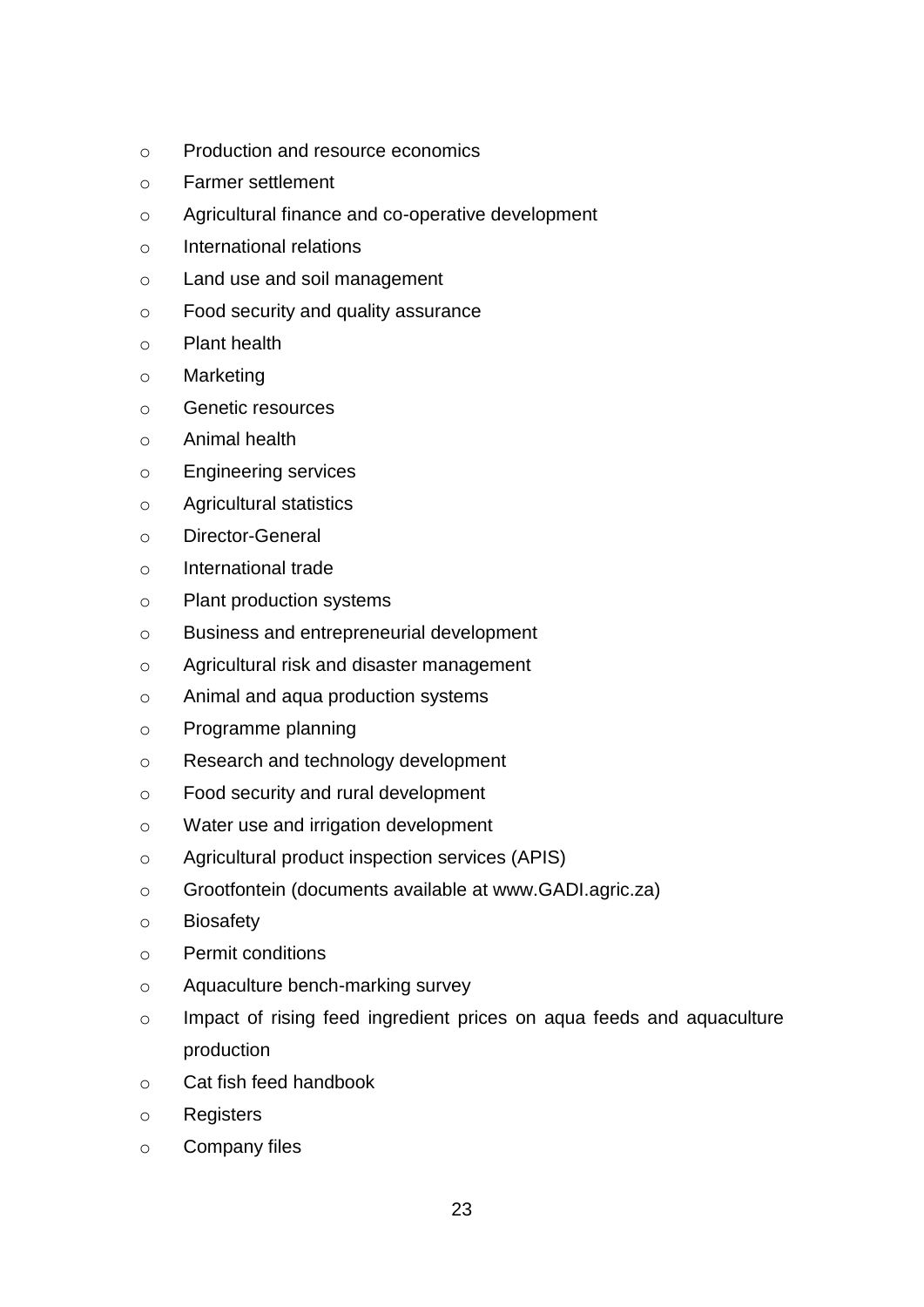- o Handbook on the artificial reproduction and pond rearing of the African catfish 'Clarimas Gariepinus' in Sub-Saharan Africa
- o China-SA report
- o Framework for aquaculture research management
- o Minutes of task team meetings
- o Monthly/bi-annual stats
- o WCMAPP
- o MCS SOPs
- o Fishing rights application forms
- o Annexure to application forms
- o Appeal documents
- o Commercial permits, licenses and exemptions
- o Vessel change applications
- o Minutes of working group meetings
- o Economic studies
- o Fishery performance reviews
- o International engagements
- o Information on recreational fishing
- o Small-scale and Interim relief data
- o Catch statistics
- o Research data and permits
- o Research reports

### **Other documents held by DAFF**

- o Specific staff information
- o Job descriptions and performance agreements
- o Other additional Records held by DAFF
- o Legislation
- o Minutes of meetings
- o Contracts
- o MOUs and MOAs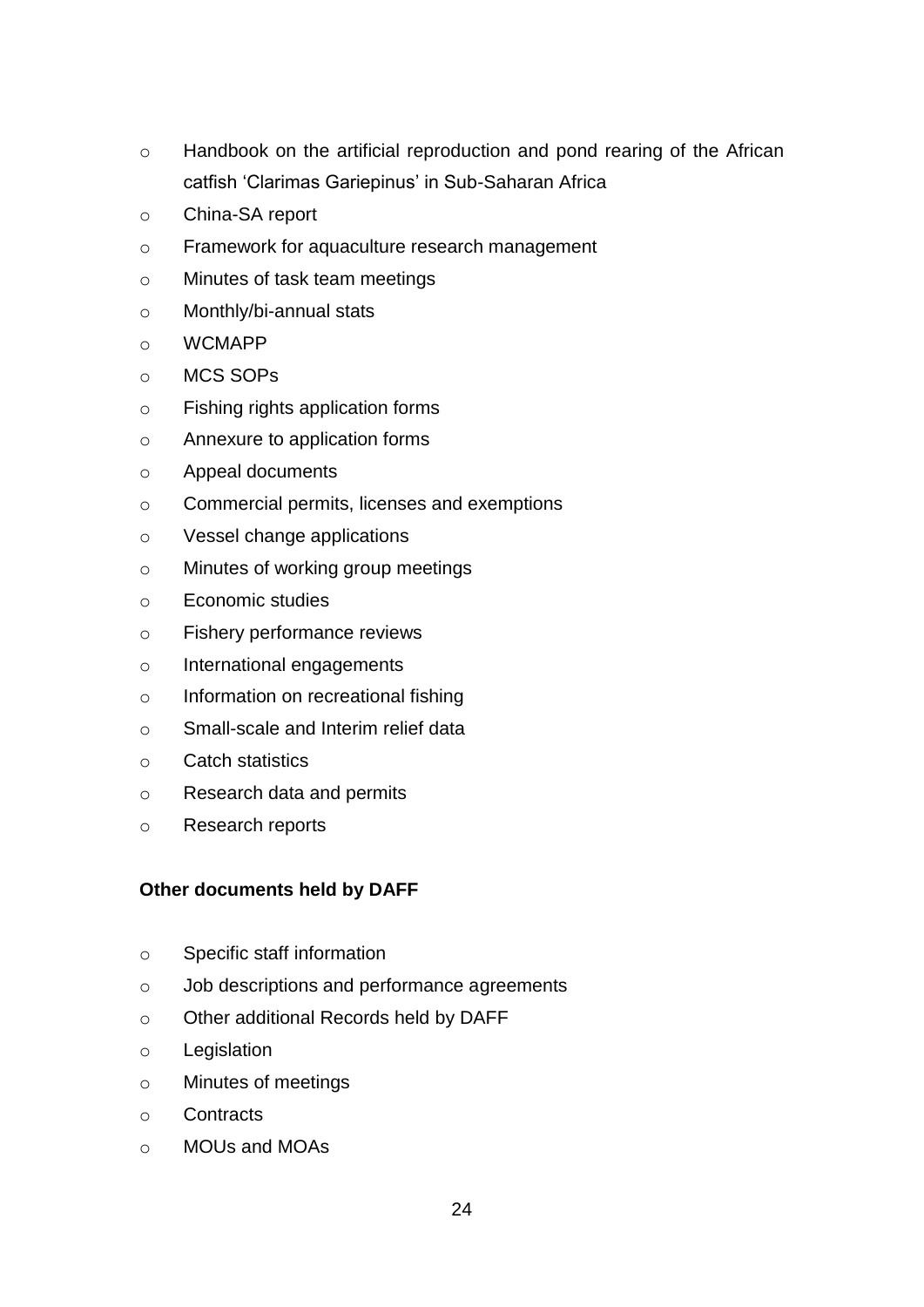- o Policies and procedures
- o HR records
- o Files
- o General correspondence
- o Information brochures
- o Reports
- o Strategic Plans
- o Training manuals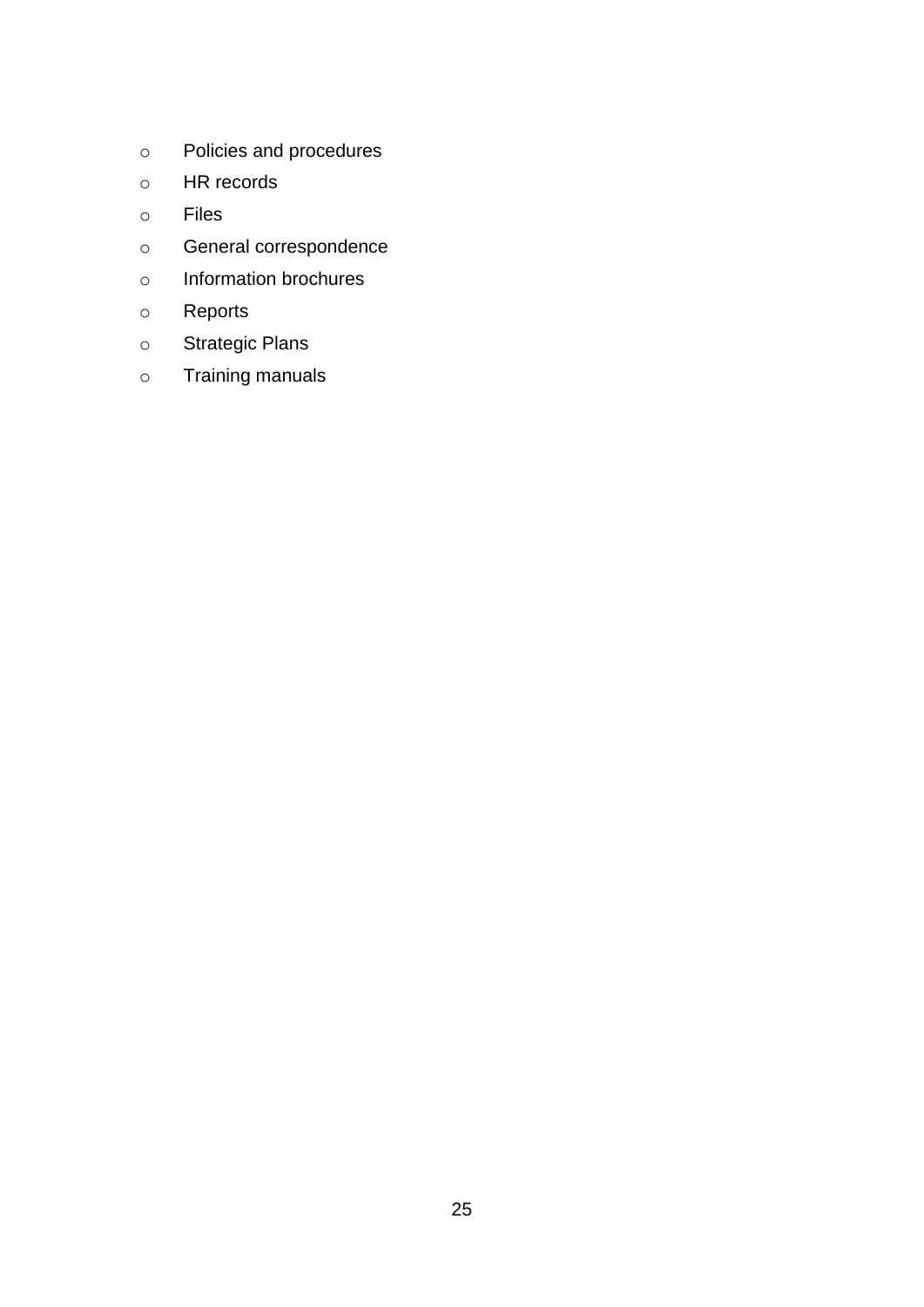### <span id="page-25-0"></span>**6. REQUEST PROCEDURES SECTION 14(1) (d) OF THE ACT**

Everyone has the right to request access to information held by DAFF. However, the request should be made on the prescribed form and after the prescribed fees have been paid. The request will be processed subject to the grounds of exclusion found in Chapter 4 of PAIA. The request may be made by anyone who acts in his/her own interests or acts on behalf of someone who cannot himself/herself do so.

## 6.1. **A requester must be given access to a record of a public body if the requester complies with the following:**

- The requester complies with all the procedural requirements in the Act relating to the request for access to that record;
- Access to the record is not refused on any ground of refusal mentioned in the Act.

### 6.2. **Nature of the request**

- A requester must use the form that has been printed in the Government Gazette (Govt Notice R187—15 February 2002). (Form A)
- The requester must also indicate if he/she prefers a copy of the record or if he/she wants to come in and inspect the record at the offices of the DAFF. Alternatively, if the record is not a document, it can then be viewed in the requested form, where possible. This is in line with section 29(2).
- If a person asks for access in a particular form then the requester should get access in the manner that has been asked for. This is unless doing so would interfere unreasonably with the running of the public body concerned, or damage the record, or infringe a copyright not owned by the state. If, for practical reasons, access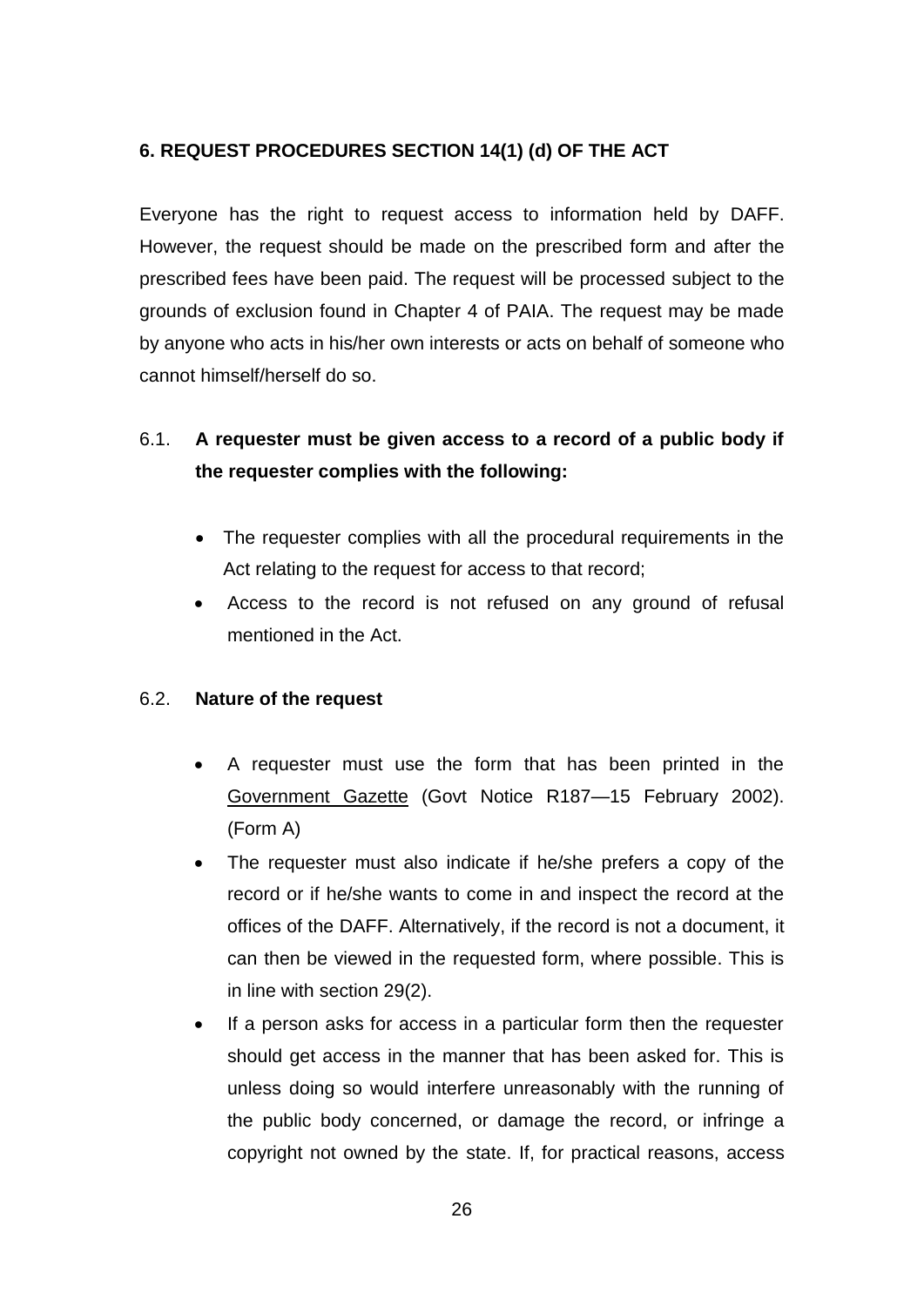cannot be given in the required form but in an alternate manner, then the fee must be calculated according to the way that the requester first asked for it, in line with section 29(3) and (4).

- If, in addition to a written reply to their request for the record, the requester wants to be told about the decision in any other way, such as telephone, this must be indicated in line with section 18(2) (e).
- If a requester is asking for the information on behalf of somebody else, the capacity in which the request is being made should be indicated in section 18(2) (f).
- If a requester is unable to read or write, or has a disability, then the request for the record can be made orally. The information officer must then fill in the form on behalf of such a requester and give him/her a copy in line with section 18(3).

Please include the prescribed fees and request forms as an annexure to the manual.

In addition;

- Prescribed fees are attached as Annexure C.
- 6.3. There are two types of fees required to be paid in terms of the Act, namely the request fee and the access fee, also see section 22.
	- A requester who seeks access to a record containing personal information on that requester is not required to pay the request fee. Every other requester, who is not a personal requester, must pay the required request fee.
	- The information officer must notify the requester (other than a personal requester) by notice, requiring the requester to pay the prescribed fee (if any) before further processing the request.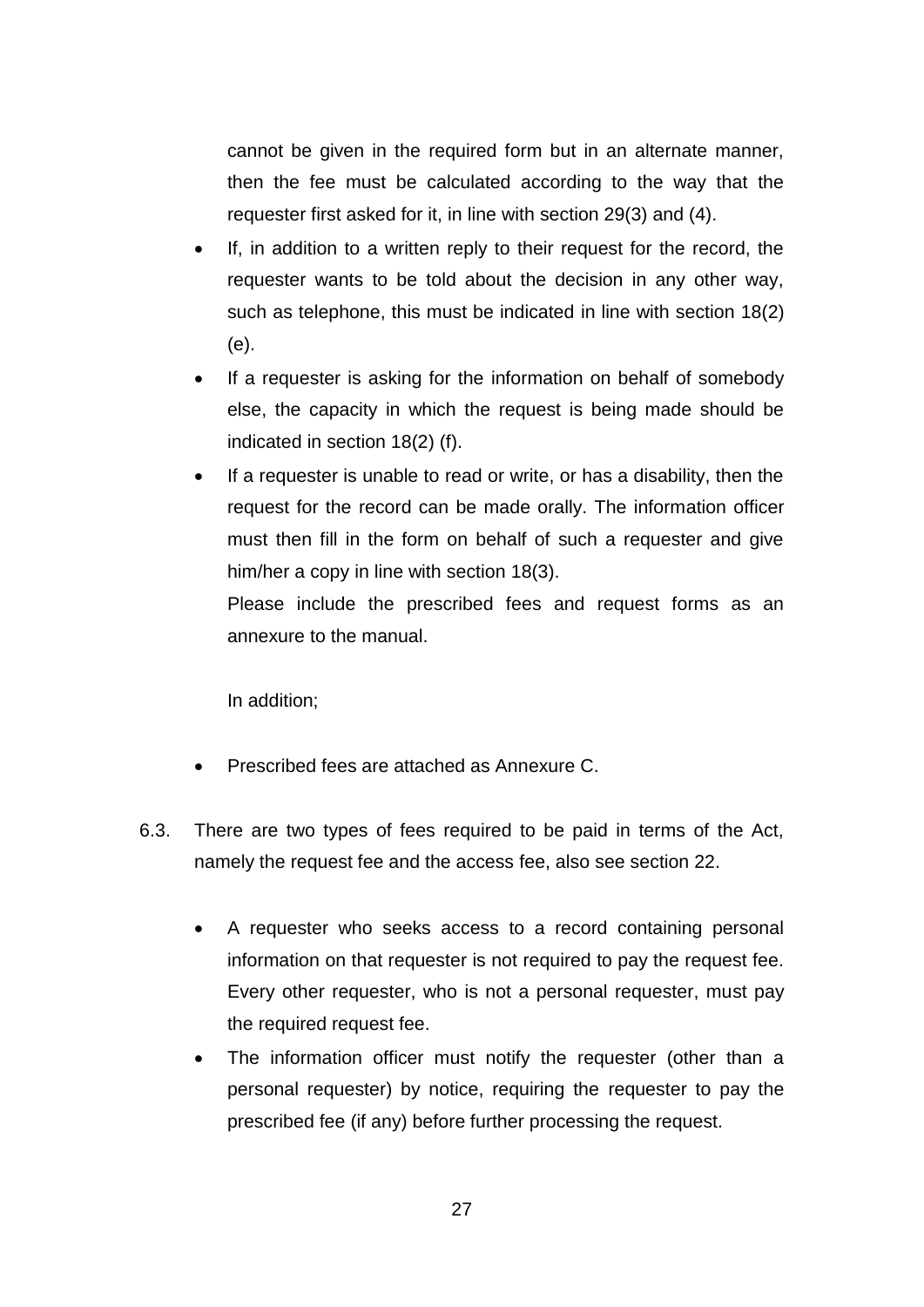- The request fee payable to public bodies is R35. The requester may lodge an internal appeal, where appropriate, or an application to the court against the tender or payment of the request fee.
- After the information officer has made a decision on the request, the requester must be notified of such a decision in the way in which the requester wanted to be notified in.
- If the request is granted, then a further access fee must be paid for the search, preparation, reproduction and for any time that has exceeded the prescribed hours to search and prepare the record for disclosure.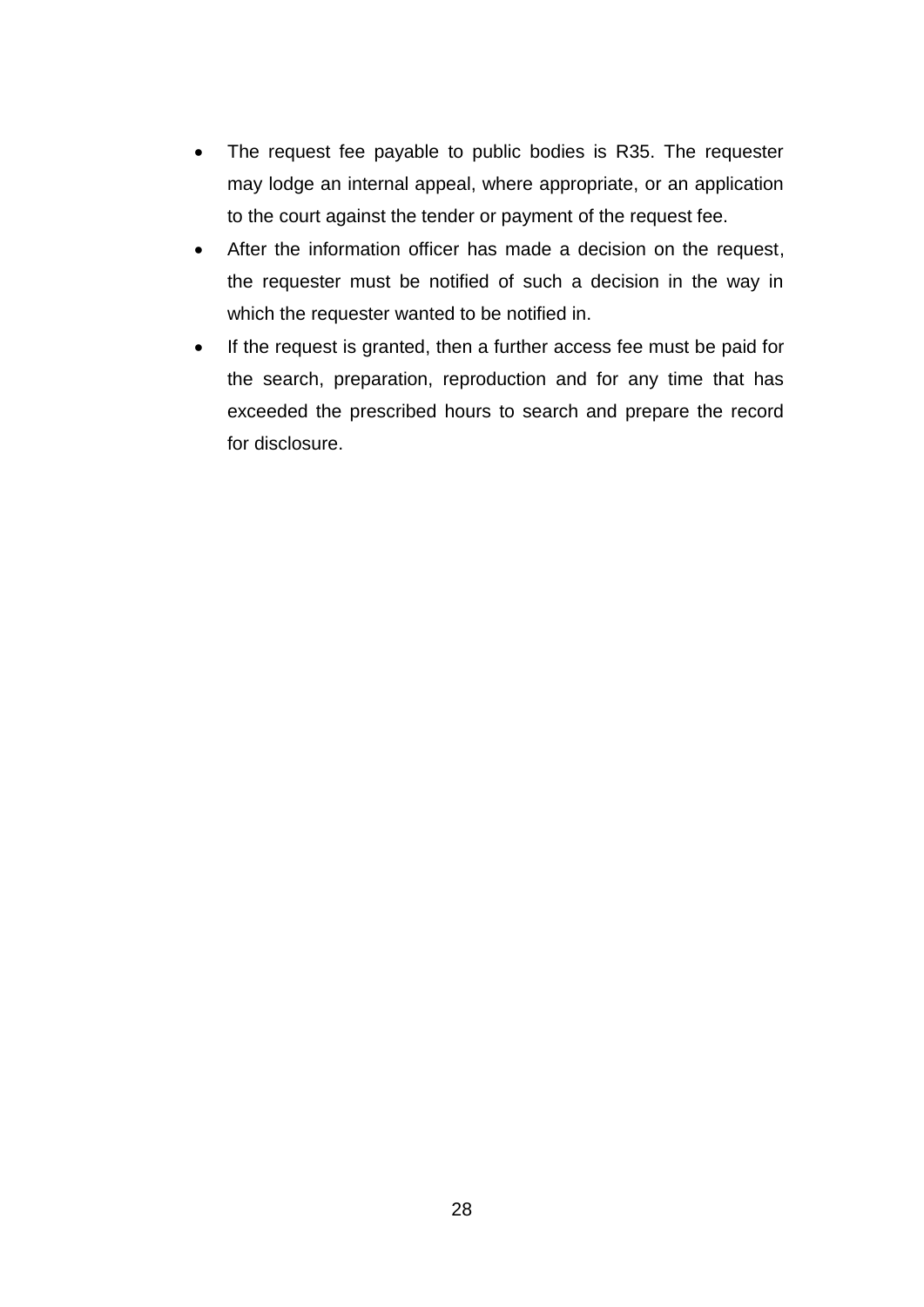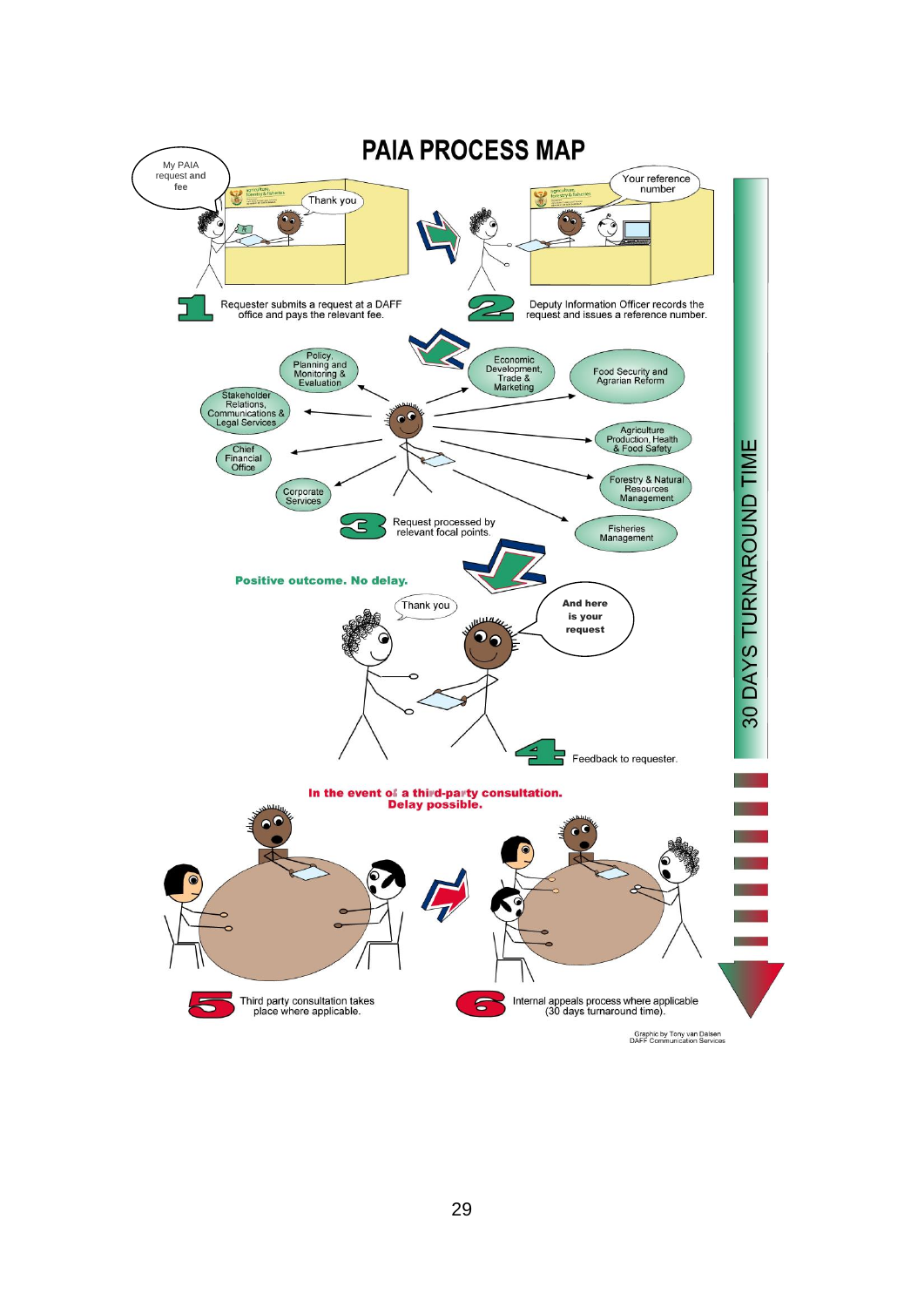# <span id="page-29-0"></span>**7. A DESCRIPTION OF THE SERVICES AVAILABLE TO MEMBERS OF THE PUBLIC FROM THE DAFF AND HOW TO GAIN ACCESS TO THESE SERVICES**

The services available at the Department of Agriculture, Forestry and Fisheries are depicted in its functions, strategic goals and objectives as well as the branches and their aims listed in this manual.

A list of other services available from the Department and how to access them will be attached to this manual as an annexure. We will update this annexure on a regular basis and will publish it as and when necessary on our departmental website at [www.daff.gov.sa.](http://www.daff.gov.za/)

In the 2015/16 – 2019/20 Strategic Plan, the DAFF highlights the following:

- o Expanding irrigated agriculture–the 1,5 million has under irrigation could be expanded by at least another 500 000 ha to 2 million ha
- o Cultivating underutilised land in communal areas and land-reform projects for commercial production
- o Supporting commercial agricultural industries and regions with the highest growth and employment potential
- o Supporting upstream and downstream job creation
- o Finding creative opportunities for collaboration between commercial farmers and complementary industries
- o Developing strategies that give new entrants access to value chain and support.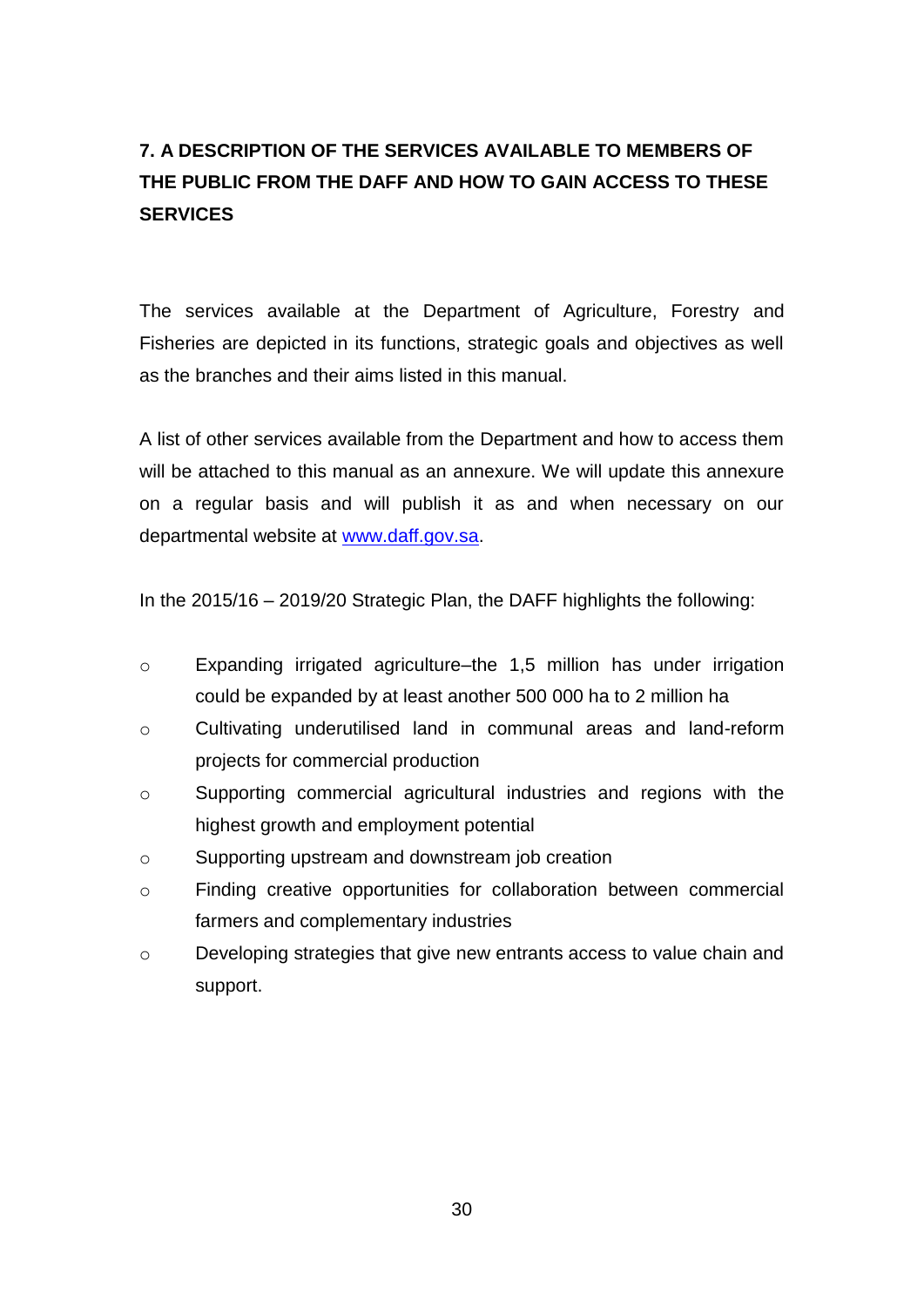# <span id="page-30-0"></span>**8. A DESCRIPTION OF ARRANGEMENTS FOR PUBLIC PARTICIPATION FOR THE FORMULATION OF POLICY OR TO THE EXERCISE OR PERFORMANCE OF DUTIES BY THE DAFF**

At the DAFF such arrangements would include:

- At strategic policy level the department engages all sector stakeholders in the development of a shared industry perspective.
- At intergovernmental level the department engages with the relevant local and provincial government departments.

Legislative level

- Boards, councils, and other stakeholder forums: DAFF legislation on specific commodities provides for boards, councils and other stakeholder forums in terms of which industry representatives serve.
- A consultative process is followed when drafting legislation by holding countrywide workshops with stakeholders. After drafting legislation, Bills are published for comments by the public prior to promulgation thereof.

The Annual Report of the DAFF is submitted to Parliament and is available to the public for information purposes.

General enquiries:

Any member of the public may write to the Director-General and/or Minister to make an enquiry.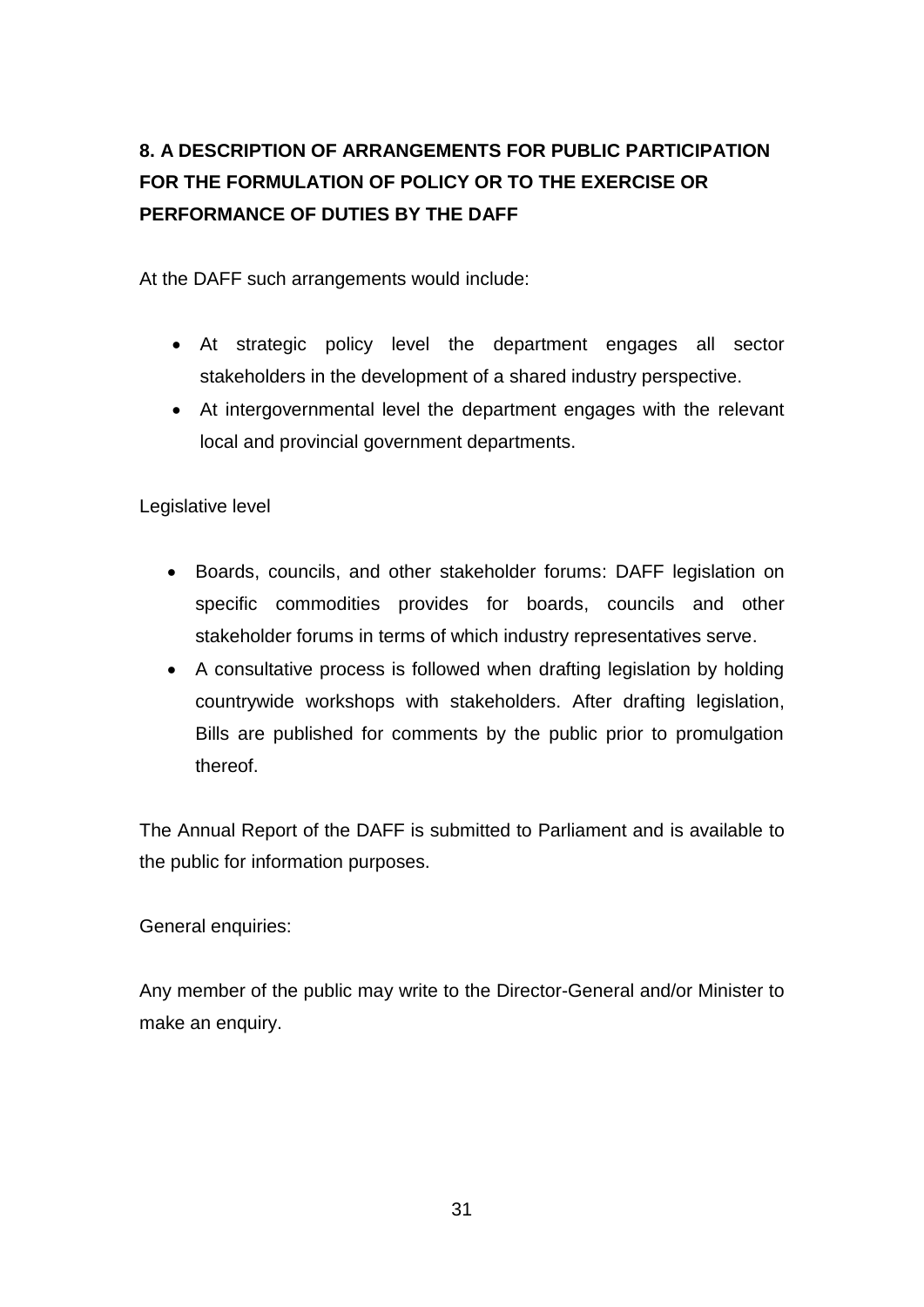# <span id="page-31-0"></span>**9. A DESCRIPTION OF ALL REMEDIES AVAILABLE IN RESPECT OF AN ACT OR FAILURE TO ACT BY THE DAFF (SECTION 14(1) (h) OF THE ACT)**

Decisions taken by Registrars in terms of Acts such as Act No. 36 of 1946 and Act No. 15 of 1997 can be appealed against.

Any other decisions taken by the DAFF that adversely affect the rights of the public can be questioned in terms of the Promotion of Administrative Justice Act, 2000 (Act No. 3 of 2000).

An internal appeal form should be completed and submitted to the DAFF. The processing of the form takes 30 days in accordance with PAIA.

A requester may lodge an internal appeal against a decision of the Deputy Information Officer to refuse a request, or against the request and access fees, or an extended period to deal with the request.

#### 9.1 **Form**

- 9.1.1 The appeal must be lodged on the prescribed form (Form B) issued in terms of the PAIA, or a form that substantially corresponds with this form. A copy of this form is attached to this document as an annexure. Copies of this form are also available from the DAFF offices or the departmental website.
- 9.1.2 The appeal must be lodged within **60** days or if notice to a third party is required by section 49(1)(b) within **30 days** after notice has been given to the appellant of the decision appealed against or, if notice to the appellant is not required, after the decision was taken. The appeal must be made to the address, fax number or electronic mail address of the Deputy Information Officer.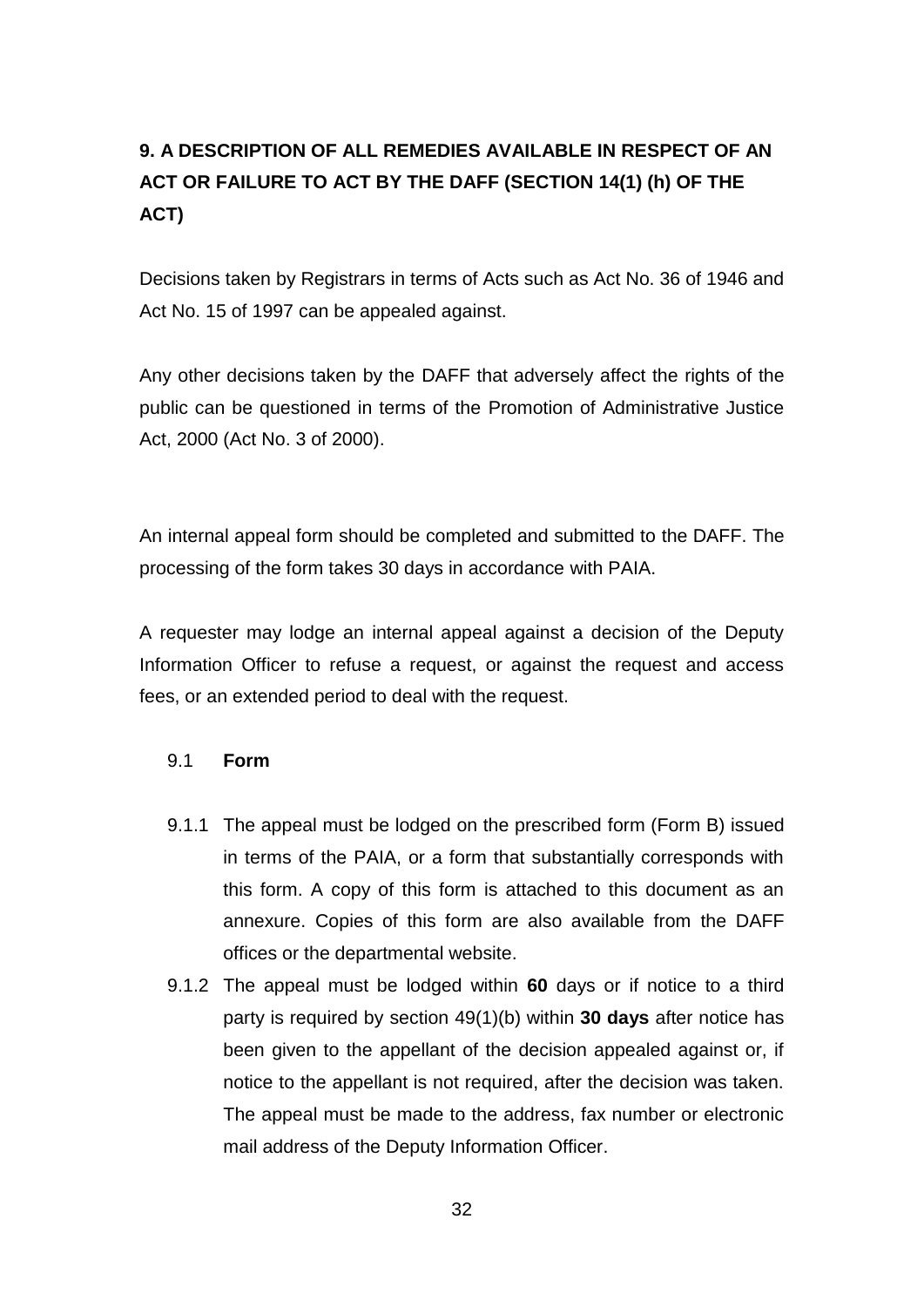- 9.1.3 An appellant must provide sufficient details on the appeal form in terms of the reasons for the internal appeal, how he/she wishes to be informed of the decision about the appeal, and pay the prescribed appeal fee (if any).
- 9.1.4 The relevant authority will allow late lodging of an appeal only if the appellant's motivation is credible. An appellant will be informed if his/her late appeal was disallowed.

#### 9.2 **Appeal fee**

- 9.2.1 No appeal fee is required.
- 9.2.2 After receiving an appeal, the Deputy Information Officer must within **10 working days** submit to the Information Officer the internal appeal, his reasons for his decision, and details of a third party involved, if any.

#### 9.3 **Third party**

9.3.1 If the DAFF is considering an internal appeal against refusal of a request for access to a record of a third party that relates to his/her privacy; commercial interests and other confidential information; and records of SARS, the department must inform the third party about the appeal within **30 days** after receipt of the appeal, and by the fastest means reasonably possible. The DAFF will furnish the third party with a description of the contents of the appeal, details of the appellant, and state whether the department is of the opinion that the information should be revealed in the interest of the public. The third party then has **21 days** to make a written representation why the request for information should not be granted, or give written consent for the disclosure of the record to the requester.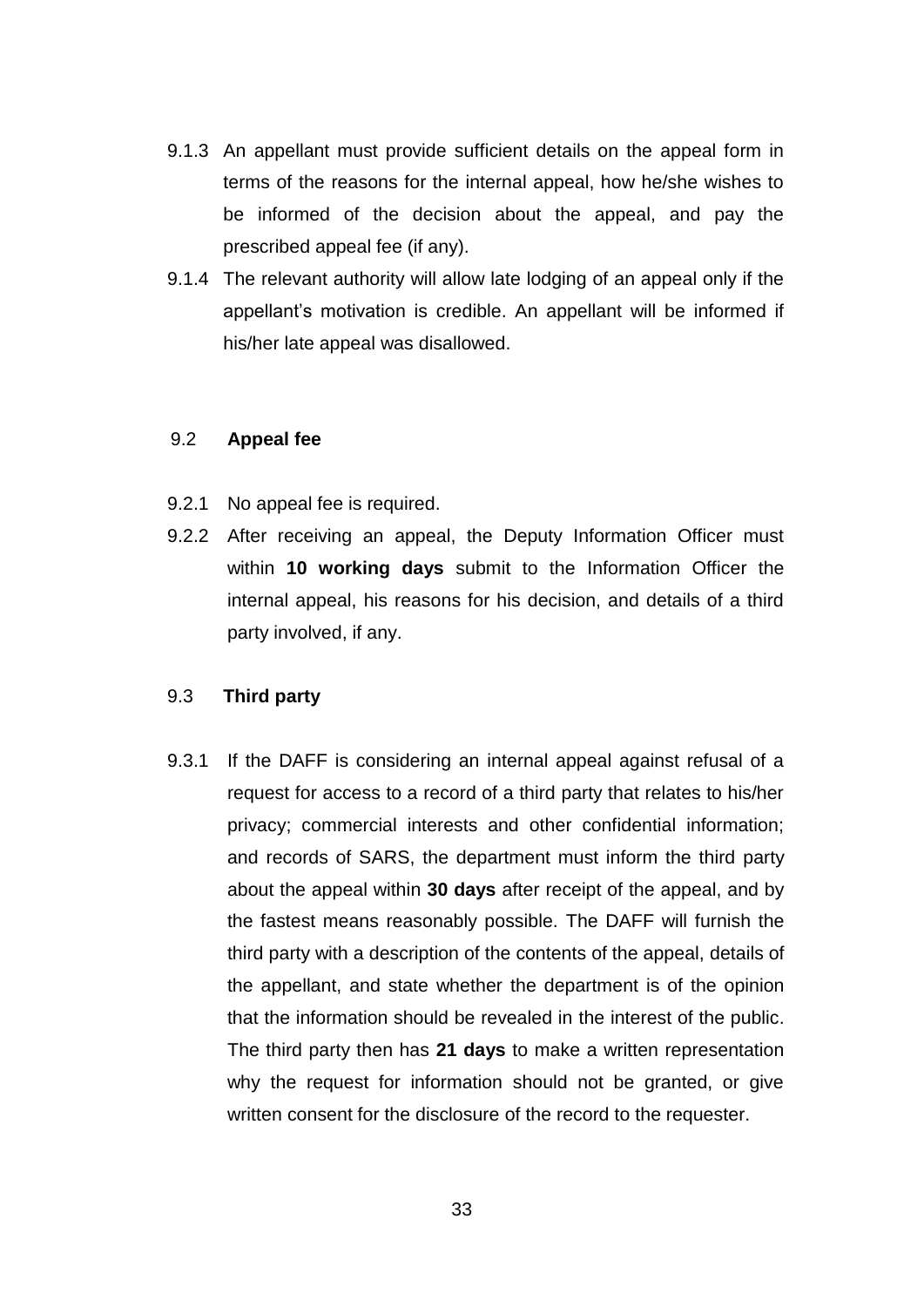9.3.2 The DAFF may also consider lodging an internal appeal against granting access to information. The department will then have to notify the requester of such an appeal within **30 days** after receipt of the internal appeal. The third party has **21 days** to make a written representation why the access to the record should be granted.

#### 9.4 **Notice of decision**

9.4.1 The DAFF may confirm the original decision, or make another decision. This will be done within **30 days** after receipt of the internal appeal, or within **five working days** after receiving written representation regarding the appeal. Notice will be given to the appellant, every third party involved and the requester, stating the reason/s for the decision.

#### 9.5 **Application to court**

- 9.5.1 The appellant, third party or requester will also be informed that he/she may lodge an application to court against the decision on an internal appeal within **180 days** even if notice has to be given to a third party. Prescribed time frames will apply if the DAFF decides to grant access to a record where a third party still has the right to make a representation against this decision before access will be given to the record.
- 9.5.2 If the DAFF fails to comply with the above procedures and time frames on an internal appeal, the DAFF will be regarded as having dismissed the internal appeal.
- 9.5.3 A requester or third party may ONLY apply to a High Court (or court of similar status) for appropriate relief after the requester or third party has exhausted the internal appeal procedure, within **180 days**  after a decision on an internal appeal. No record may be withheld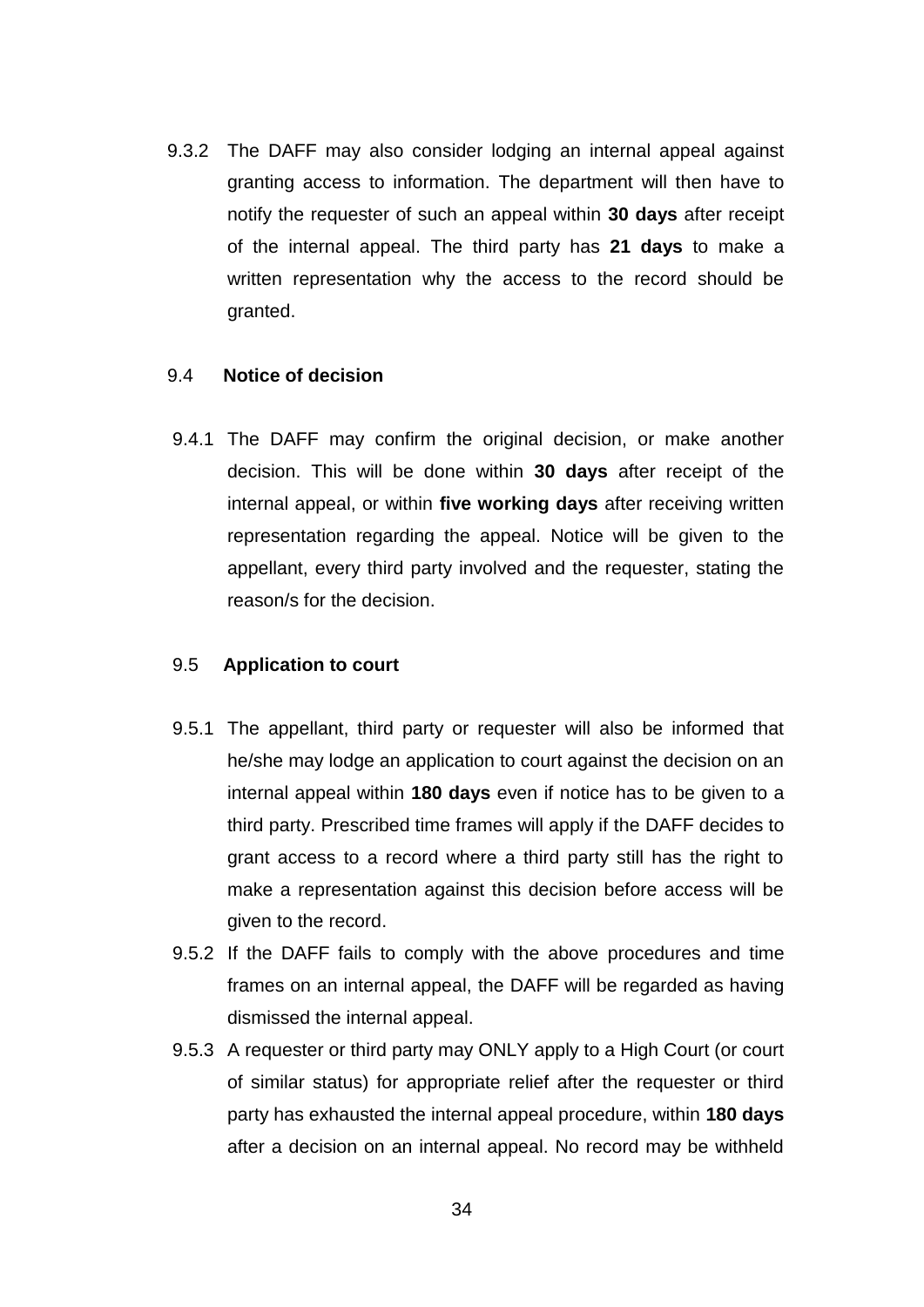from the court. The court proceedings are civil, and the court may confirm, amend or set aside the decision on internal appeal, or grant an interdict.

.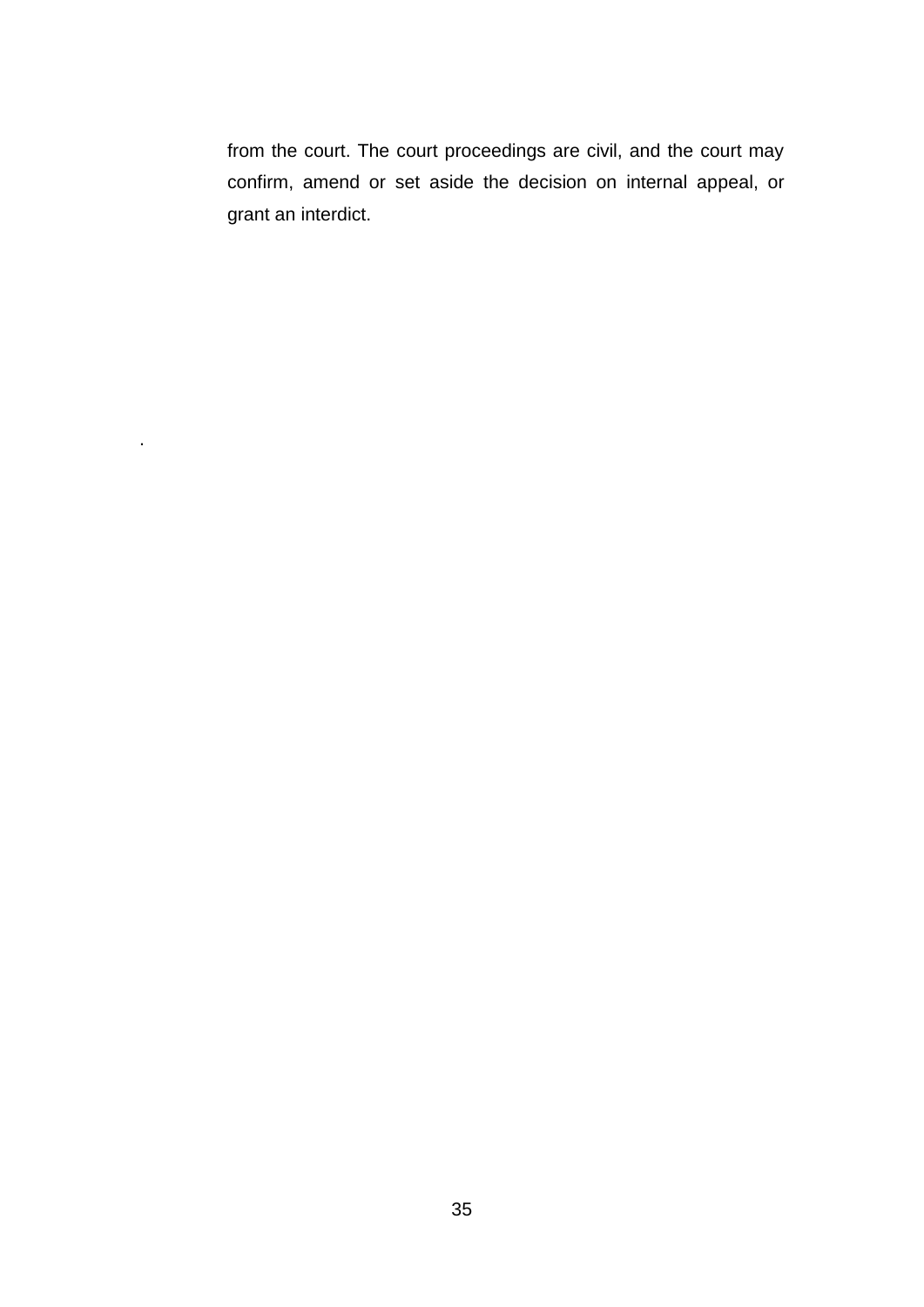## <span id="page-35-0"></span>**10. OTHER INFORMATION AS MAY BE PRESCRIBED BY THE MINISTER OF JUSTICE AND CONSTITUTIONAL DEVELOPMENT**

There is currently no additional information available from the Minister of Justice and Constitutional Development in terms of section 92 of the Act.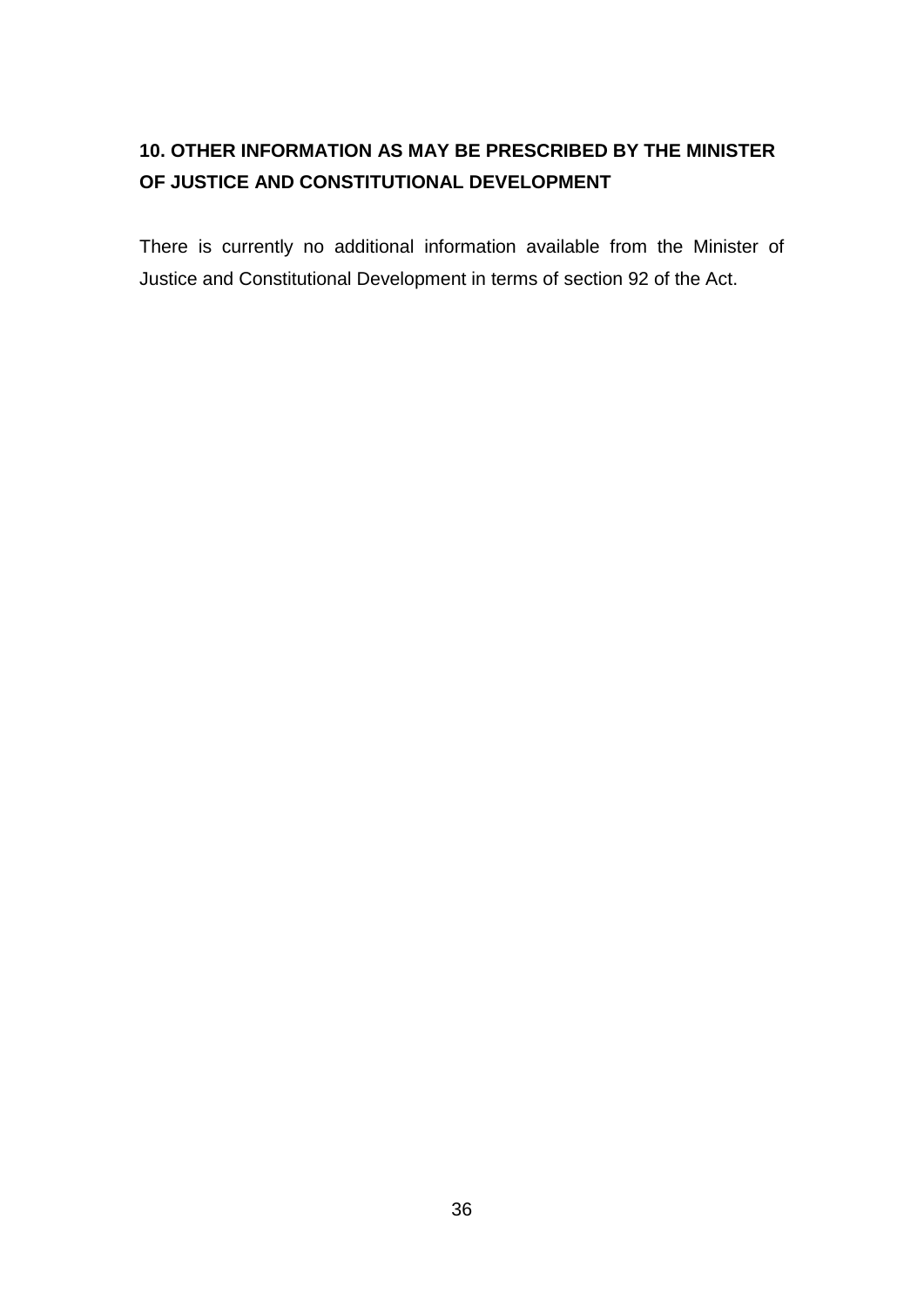#### <span id="page-36-0"></span>**11. FURTHER INFORMATION**

Further information on the department can be obtained from the DAFF website at [www.daff.gov.sa](http://www.daff.gov.za/) or contact:

| <b>Chief Director:</b> | Chief Director: Stakeholder Relations and<br>Communications |  |
|------------------------|-------------------------------------------------------------|--|
|                        |                                                             |  |
|                        | Private Bag X250                                            |  |
|                        | Pretoria                                                    |  |
|                        | 0001                                                        |  |
|                        | Tel: 012 319 7348                                           |  |
|                        | E-mail: MakenosiM@daff.gov.sa                               |  |
| <b>Director</b>        | <b>Director: Communication Services</b>                     |  |
|                        | Private Bag X144                                            |  |
|                        | Pretoria                                                    |  |
|                        | 0001                                                        |  |
|                        | Tel: 012 319 7960                                           |  |
|                        | E-mail: SteveGAL@daff.gov.sa or                             |  |
|                        | E-mail: RebeccaT@daff.gov.sa                                |  |
| <b>Director</b>        | <b>Director: Communications</b>                             |  |
|                        | <b>Fisheries Management</b>                                 |  |
|                        | Private Bag X2                                              |  |
|                        | Rogge Bay                                                   |  |
|                        | 8012                                                        |  |
|                        | Tel: 021 402 3911                                           |  |
|                        | E-mail: CarolMO@daff.gov.sa                                 |  |
|                        |                                                             |  |

Grootfontein: [www.GADI.agric.za](http://www.gadi.agric.za/)